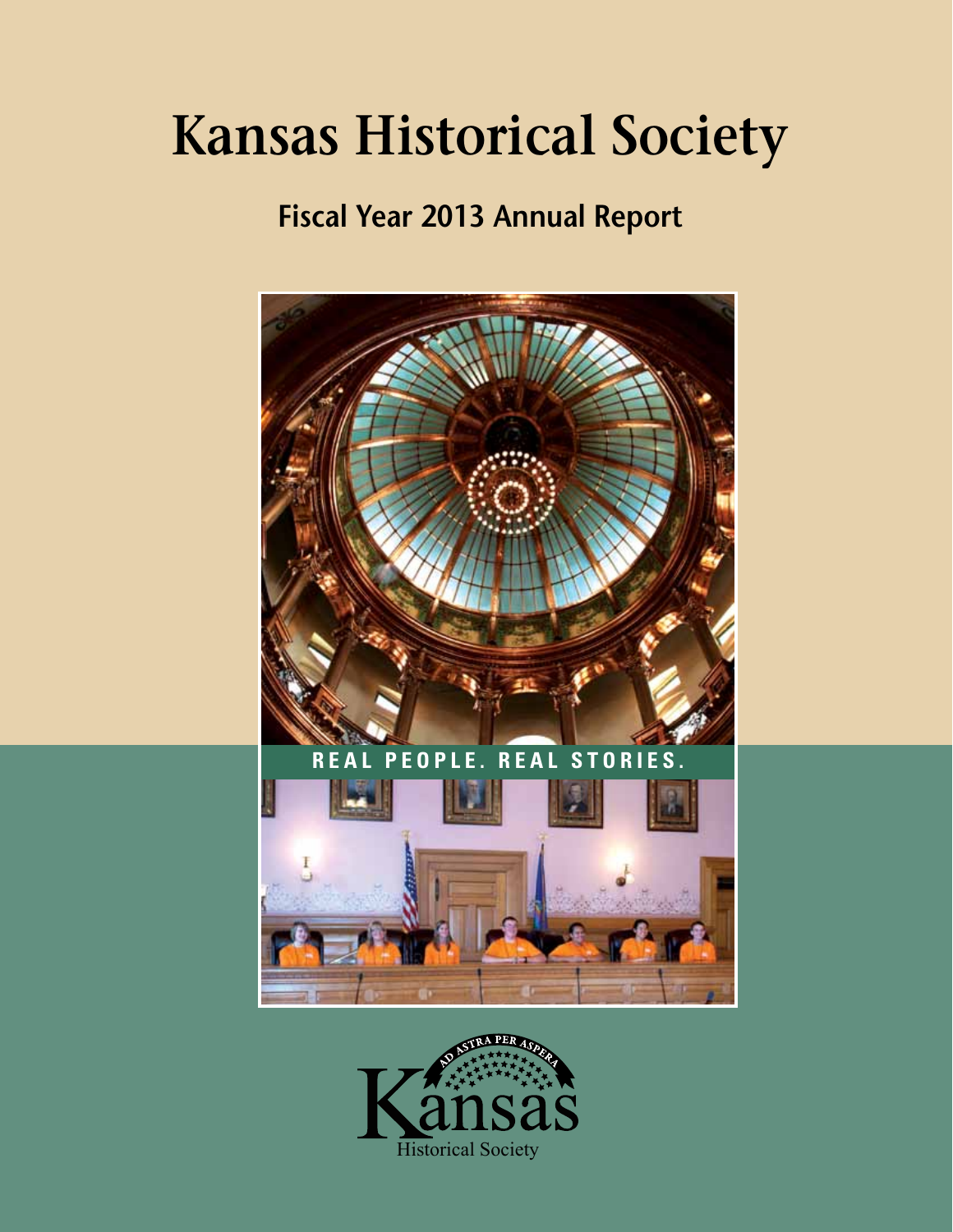The mission of the Kansas Historical Society is to actively preserve and share Kansas history by collecting, preserving, and interpreting materials and information pertaining to state government and history for the purpose of enhancing government accountability, providing economic development assistance, and educating the people of Kansas.

> *In addition to the agency's regular duties, in fiscal year 2013 the Kansas Historical Society prepared for the new visitor center at the Kansas State Capitol, which will open in January 2014. The completion of the visitor center concludes the restoration of the Capitol begun in 1999. The photographs in this report depict the restoration.*



### DID YOU KNOW?

The total cost of original construction (1866 to 1903) on the Kansas State Capitol was \$3,200,588.92.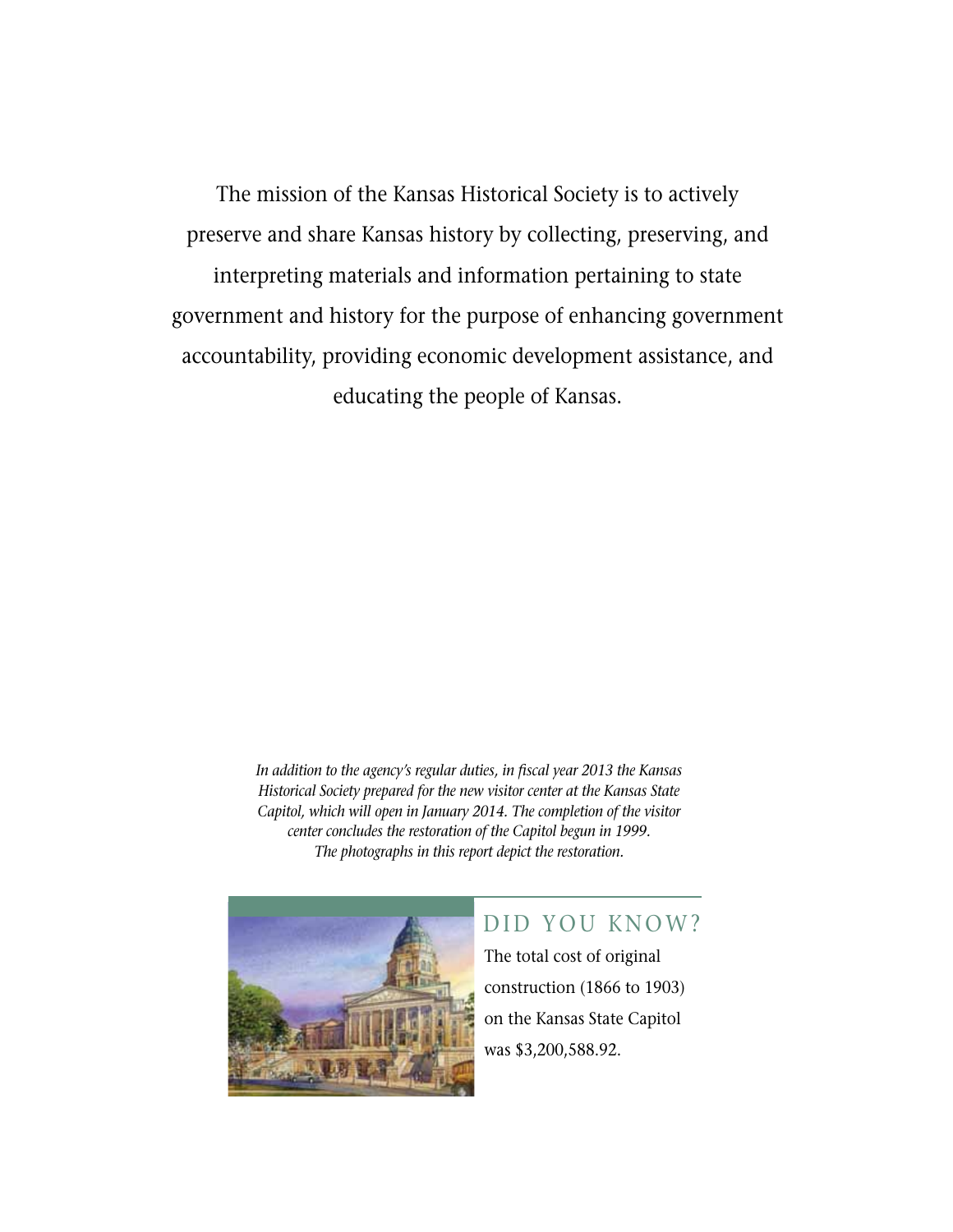### **Annual Report 2013**

**Tith an emphasis on web-based learning, the** audience for the Kansas Historical Society has grown dramatically in recent years. In fiscal year 2013 the agency's programs and services recorded more than 12 million users. In our interconnected world the Historical Society's reach has extended around the globe.

In many ways fiscal year 2013 was a transition year for the agency. Much of our work will see results in fiscal year 2014. One of the greatest challenges facing archives is the preservation of electronic records. As we move toward a paperless workplace it is critical to save the enduring records that are born digitally. Since 2009 the Historical Society has been working with public and private sector partners to create KEEP (Kansas Enterprise Electronic Preservation), a digital version of the State Archives. Through this repository we will be able to preserve and protect the authenticity of electronic records, convert digital records to new formats as technology changes, and make electronic records available to the public, thus ensuring government transparency. Before the end of fiscal year 2014 the State Archives will begin transferring digital records into KEEP and making them accessible to the public. This is a major accomplishment for the agency.

Another major focus in fiscal year 2013 has been work on the new Kansas State Capitol visitor center. The visitor center will be operated by the Kansas Historical Society and we are eager to greet the thousands of guests who will walk through the door. Much of this year was spent developing exhibits and an operational plan for the visitor center. The exhibits focus on the diversity of Kansas people and landscapes, as well as the history of Kansas government with an emphasis on civic responsibility. Several major artifacts and documents will be on display in the Capitol, including John Brown's sword, the Kansas Constitution, and the sledge hammer used by the Republican speaker of the house to knock down the doors to the hall during the legislative war of 1893. If you aren't familiar with these stories we hope you will visit us at the Capitol in 2014 to learn more.

Staff has also spent considerable time developing specialized products that will be available in the new Capitol Store that will be operated by our partner, the Kansas Historical Foundation. A new book on the Capitol and a variety of children's books on Kansas will be available when the store opens. Other specialized publications will be available later in the year.

Staff developed a new five-year long-range plan to address the changes in revenues used to operate the state agency. As State General Funds (SGF) have diminished, the agency has built a plan that relies on the collection of more user fees, private gifts and partnerships. The new plan also instigated an agency reorganization that will better address the Historical Society's current and future needs. The plan reflects the creativity and dedication of the agency's outstanding staff to whom I am grateful every day. There are exciting things ahead for the Kansas Historical Society!

I would like to thank the people of Kansas who have continued to share their family and business histories with us so that we might preserve the state's legacy and share it with the world. I would also like to thank Governor Sam Brownback and our legislature for their continued support of Kansas history. The board of directors and the staff of the Kansas Historical Foundation continue to be an invaluable resource for the Kansas Historical Society. The history of Kansas belongs to all of us; therefore the agency's successes belong to many. With your help we look forward to an outstanding fiscal year 2014.

Jennie Chinn Executive Director

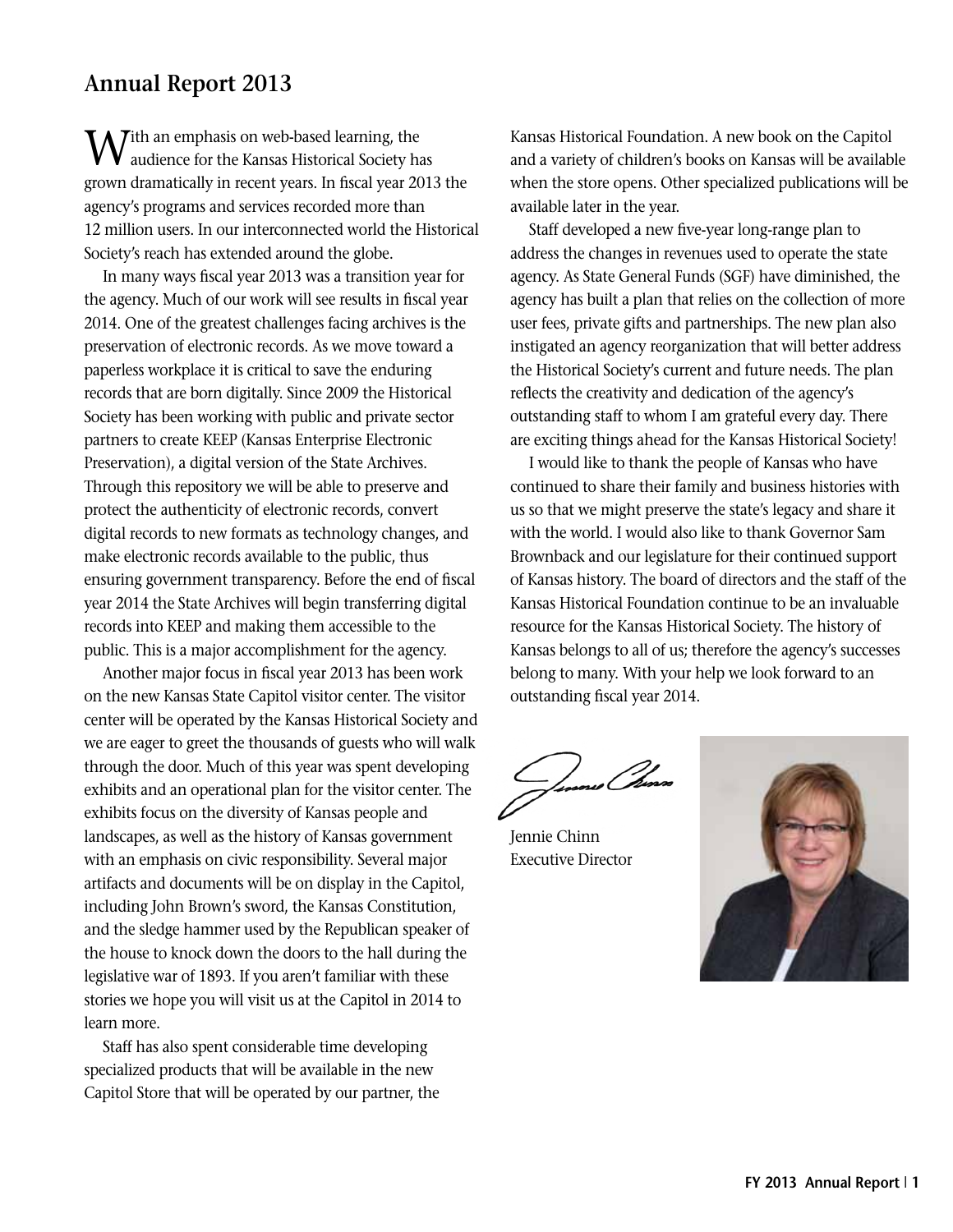### **Remarks from people about the Kansas Historical Society in 2013.**

"Fantastic website, very easy to use, quite helpful." —Paul Berczeller, England

"[Kansas Museum of History] brings back memories of my childhood days during war time. So nice and so much to see. [Smiley face]"

—JoAnn Meyer, Clark, South Dakota

"Great museum, well done exhibitions. Prepare yourself to learn a lot if you are a freak about history. This place was very nicely decorated with many different facets of history. Since we live in the Midwest United States, our family was particularly interested in this section, which was well displayed."

—TripAdvisor

"I think these [traveling resource] trunks are amazing. The study materials make it easy to develop an interesting program as well as [use] in the classroom." —Anita Smith, Fredonia

"[*Kid's Kansas*] is a very informative [publication] and I used some fun learning activities and my kiddoes were very interested in the stories. I feel it is important for them to know and understand about our awesome state. —Teacher

Flexibility in the schedule, great people, well-organized [Kansas Archeology Training Program]. I was so pleased with how well everything went – this was the first time bringing students… A huge thank you!

—Anonymous

"The students are just so excited right now…Thank you so much for your work and dedication on this [National Register] project. The whole town will celebrate!"

> —Valerie Brown-Kuchera, high school teacher, assisted students nominating Oakley High School stadium

Thank you very much for helping me with the historic tax credits for my project in Lawrence. Everything is finished and to the accountant. I am sorry that the work is finished. I had so much fun and learned so many different things this go around.

—Jennifer Hanna Coen, Kansas City

This stop [Hollenberg Pony Express Station] was a great visit to what they call "Far Flung America." I look forward to visiting more Kansas historical and state parks.

—Anonymous

"[*Kansas Preservation]* is a great pleasure to read; with so much pertinent information for the area; the farm is along the Santa Fe Trail. I want to add that this is an excellently presented and well written publication.

—Richard Kern, Hollywood, Florida

The people here [State Archives] are most helpful. Thank you.

—First time visitor

I am very happy to know that there are such outlets as the Kansas Historical Society's [*Kansas Memory*] for making available to the public historically rich materials as that of the Worrall collection. Getting a hold of early American guitar repertoire is not anywhere as easy as obtaining 19th-century European repertoire.

—Classical guitarist

"Very informative and interesting [Fort Hays State Historic Site]—loved finding out about my soldier! —Kristine Tippin, Ellis, Kansas

*A wood cylinder believed to be an original relief vent for the boiler was found at ground level in the main building of the Capitol.*

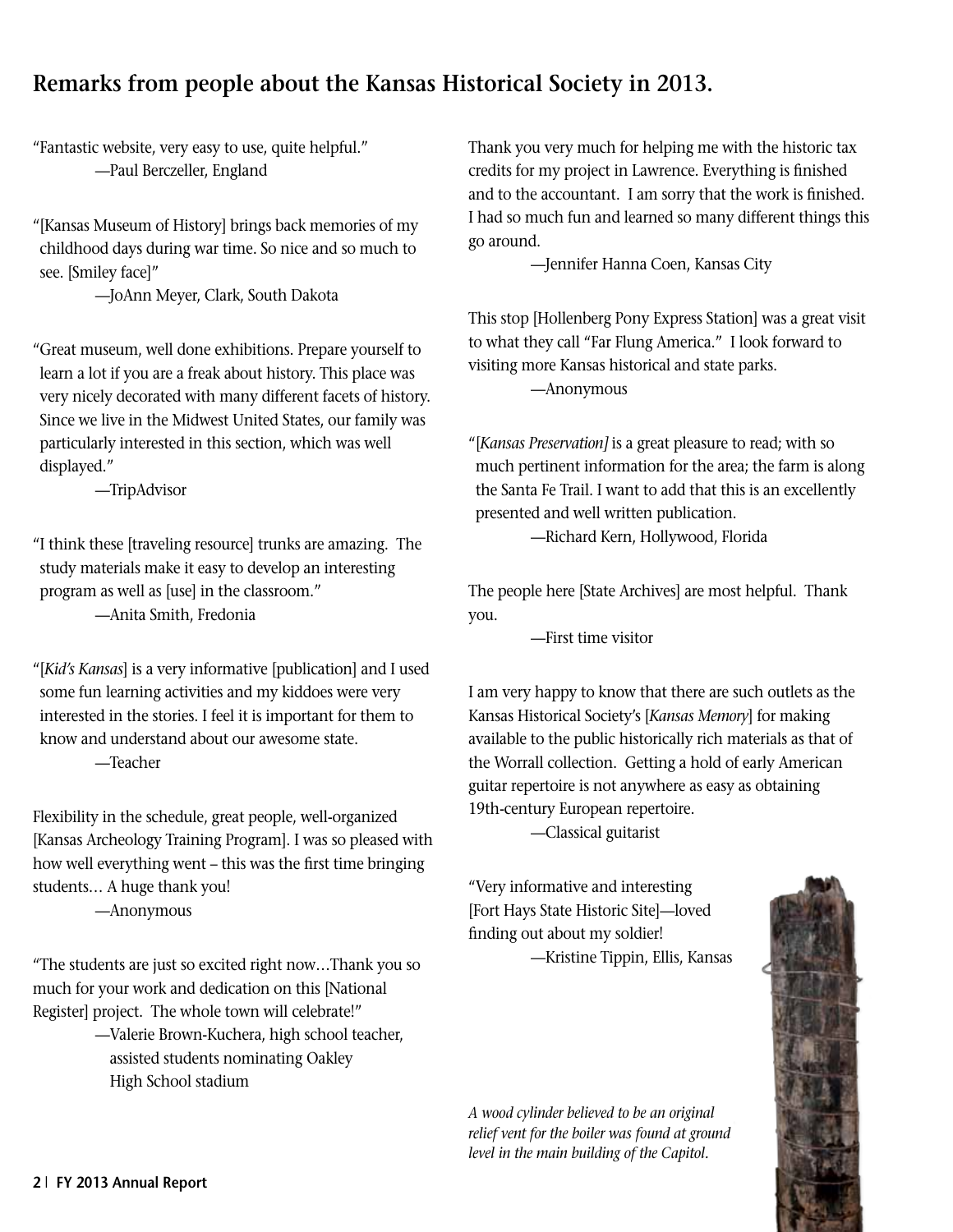### **Collections**

The Kansas Historical Society was founded in 1875 by the Kansas Newspaper Editors' and Publishers' Association. The founders understood the importance of preserving the history of the state's dramatic beginnings from the time of Bleeding Kansas through the Civil War and forward. They began a collection that incorporated newspapers from around the state. That collection grew to

include the state constitution, John Brown's sword, Cyrus K. Holliday steam locomotive, Populist records, the Menninger archives, and hundreds of thousands of photographs. It is our mission to continue to collect for the future and to care for and preserve these collections and make them available for future generations.

### **2013 Collections Statistics**

| Collection                                    | <b>Size</b>       |
|-----------------------------------------------|-------------------|
| Archeological and ethnographic artifacts      | 4,233 cubic feet  |
| Library books and pamphlets                   | 446,213           |
| <b>Manuscript materials</b>                   | 11,436 cubic feet |
| Maps and architectural drawings               | 32,361            |
| Microfilm reels                               | 48,112            |
| Museum artifacts                              | 118,005           |
| National Register and state register listings | 1,475             |
| Photographs and audio-visual items            | 527,179           |
| <b>State Archives materials</b>               | 41,641 cubic feet |
| State records (Record Center)                 | 46,164 cubic feet |
|                                               |                   |



### DID YOU KNOW?

*Ad Astra*, the statue of a Kaw Indian, was placed atop the dome in 2002. From the ground to the top of his bow is 306 feet, which is 17 feet higher than the U.S. Capitol.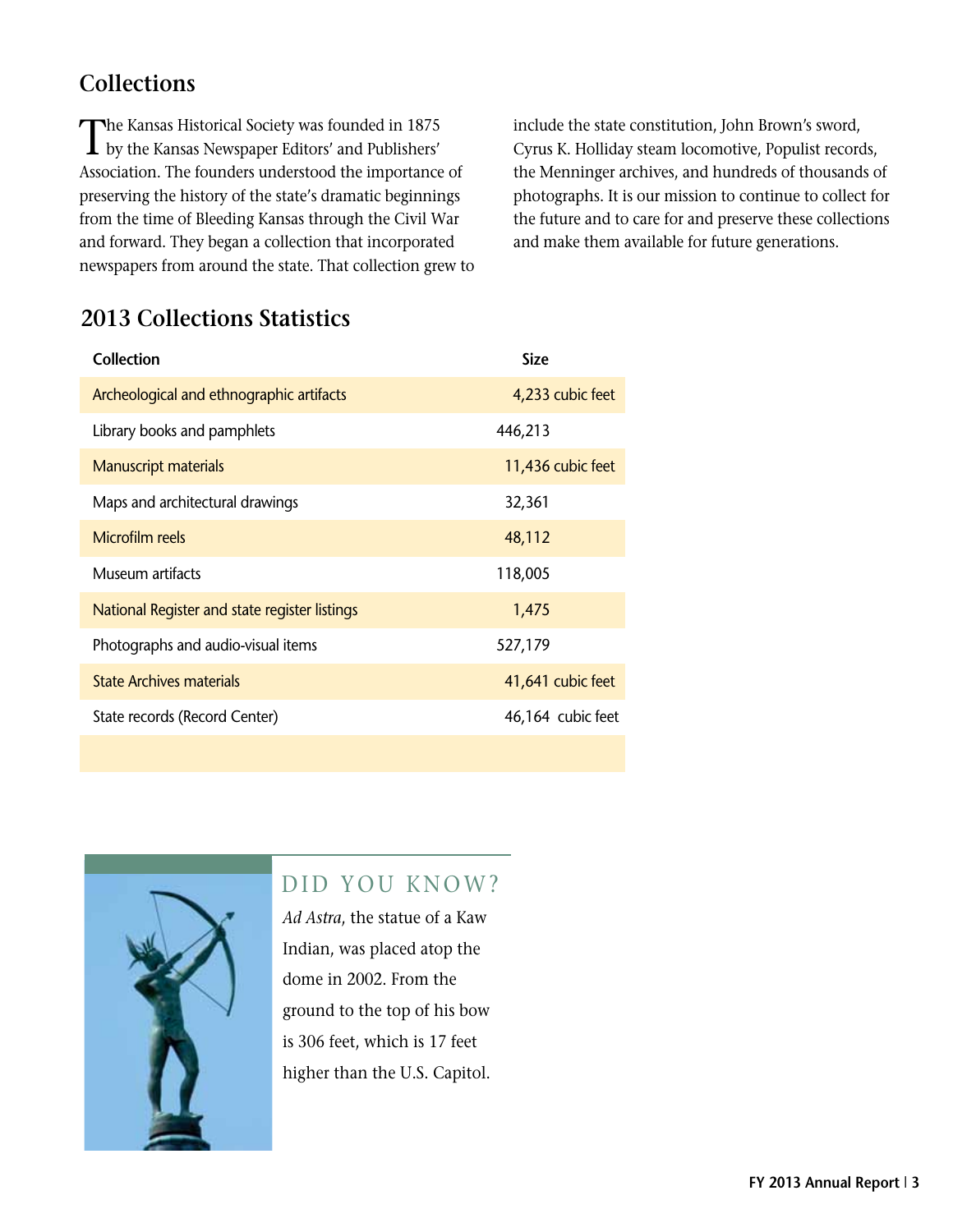# **2013 Collection Highlights**

- Joanne Passet, of Richmond, Indiana, donated an emigrant trunk filled with family items that belonged to her great-grandmother Anna Townsend Quantock. Anna Townsend was born in Somersetshire, England, on September 1, 1864. From the age of 14 she worked as a maid and cook in London and later as a cook at Eton Park College, a private boys' school. Townsend sailed on the *RMS Campania* when she immigrated to the United States from England in 1894. In her trunk she carried her trousseau, including a Bible, a photograph album, a nightgown, a bed sheet, and a tablecloth. After arriving at Ellis Island, she traveled to Riley County, Kansas, and married Thomas Quantock, a fellow Englishman and family friend, on May 12, 1894. The couple lived on a farm east of Keats and raised three children. They later lived near Manhattan before moving to a farm south of Riley. Anna died April 10, 1930.
- Audrey Sheridan of Lawrence donated research files, articles, and book drafts written by her husband, Richard Bert Sheridan. An author and professor of economics, Sheridan's materials included information on John Brown; William C. Quantrill; Langston Hughes; Sam Elliott; John Ise; Charles Henry Langston; African Americans; horticulture and agriculture; Haskell University; and the Kansas Emergency Relief Committee.
- Judge Richard Dean Rogers donated his U. S. District Court of Kansas criminal and civil case opinions. Rogers was nominated by President Gerald Ford to a seat on the U.S. District Court. Rogers was confirmed by the U.S. Senate on July 31, 1975, and received his commission on August 5, 1975. He assumed senior status on January 1, 1989. Now available to the public, these criminal cases can be accessed by month and year; and civil cases are arranged by case number.
- Meryle Hotujac, a descendent of the Grinter family of Kansas City, Kansas, donated an embroidered baby shawl. The shawl was made by Emily Henrietta Stephens Grinter between 1896 and 1897. Born in New York, Emily married Thomas A. Grinter in 1865. They had a son, Linton. Thomas died in 1892; Emily died in 1912. Thomas was a cousin of Moses Grinter, who operated a ferry on the Kansas River, which became Grinter Place State Historic Site.
- Clark John Beck, Jr., of Seattle, Washington, donated a diary written by his great-grandfather John Beck. The elder Beck wrote about his experience as a prisoner at Danville Confederate Prison in Virginia. Beck was paroled February 21, 1865, at Aikens Landing, Virginia. While in a hospital at Annapolis, Maryland, he heard about Lincoln's assassination and the attempted assassination of William H. Seward. Beck traveled to Washington, D.C., to attend Lincoln's funeral. After his discharge from the army, Beck moved to Kansas, bought a farm near Fort Scott, and raised a family.

*This pair of rubber galoshes, probably dating from the 1930s, was found under a subfloor in the Old Supreme Court at the Capitol.*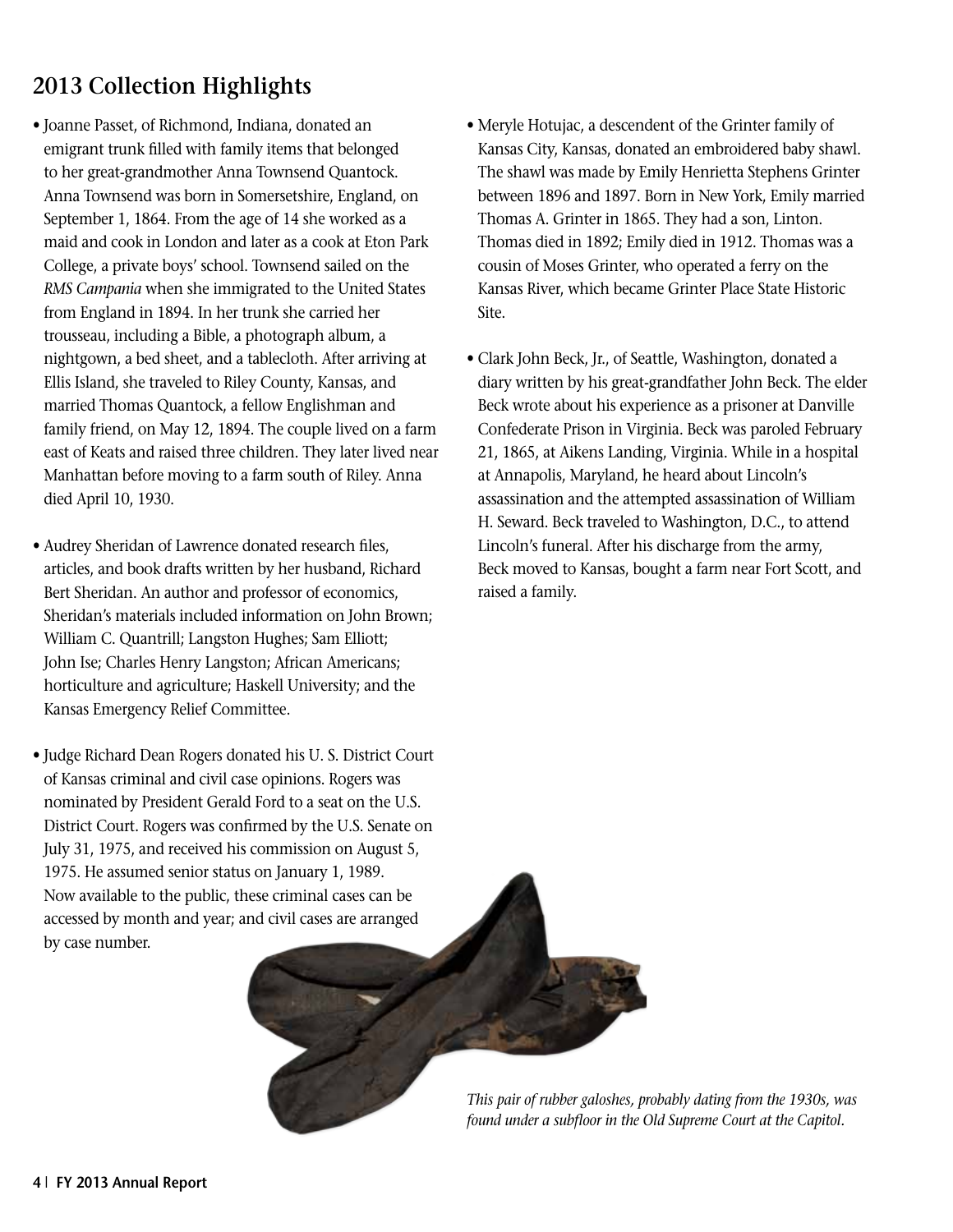# **2013 Collection Highlights (continued)**

- Martin Limbird of Fort Collins, Colorado, donated materials related to Homer Martin Limbird's service in Company L, 20th Kansas Volunteer Infantry, during the Philippine– American War (1899-1902). Limbird corresponded with family members in Gardner, Kansas, from June 1898, when his regiment left Kansas, to October 1899, when his regiment was mustered out of service. He described his basic training and activities at Camp Merritt and Camp Merriam in San Francisco; details about his meals, accommodations, duties, and pay in the army; and engagements with insurgent forces in the Philippines.
- A Kansas flag was donated, which was carried by Steve Hawley during a Space Shuttle *Discovery* mission in 1984. Hawley was born in Ottawa, Kansas, and grew up in Salina. He majored in physics and astronomy at the University of Kansas, and received a doctorate in astronomy and astrophysics at the University of California, Santa Cruz. In 1978 Hawley was selected as a NASA astronaut. He flew five shuttle missions, logging 770 hours and 27 minutes in space and was on the mission that deployed the Hubble Space Telescope.
- Margaret Needels of Cape Girardeau, Missouri, donated 36 personal letters from Henry J. Allen to her grandmother and great-grandmother dating from 1918 to 1930. Allen was the 21st governor of Kansas, serving from 1919 to 1923, and Needels' great uncle. Allen was the editor and publisher of the Wichita Beacon. The letters include those Allen wrote to his mother, Rebecca Elizabeth Goodwin Allen, and his sister, Cora Allen Sheldon. Included are letters from Ada Jones to Cora Sheldon, dated in the 1950s. The collection also contains 60 newspaper clippings including editorials written by Henry J. Allen.
- Drawings by cartoonist and illustrator Myron Waterman of Kansas City, Kansas, were donated to the museum. Waterman was born in Westville, New York, in 1855. While an examiner of farm loans for the Savings Bank of Kansas City, Waterman created illustrations for *Rhymes by Two Friends*, a book by William Allen White and Albert B. Pain. He also illustrated a book of caricatures, *A Wolf in Sheep's Clothing*. In 1899 Waterman produced a quarterly paper,

*The Kansas Knocker*, with J.F. Jarrell, which he called "a journal for cranks." He died in Kansas City in 1937.

- Barbara Rondelli Perry of Toledo, Ohio, donated items documenting her professional operatic and performing career. A native of Chicopee, Kansas, Perry graduated from Pittsburg State University. Her operatic career took her to Europe, South Africa, and the United States, before she joined the music department faculty at the University of Toledo in 1975. The collection contains photographs; biographic material; repertoire; reviews of performances; scholarships in her honor; and magazine articles.
- A descendant of John Bromell Marshall donated a family Bible printed in German. Born in England in 1850, Marshall was a member of the Queen's Own Guard Band and played for Queen Victoria before immigrating to Canada. He came to Topeka, Kansas, in 1871 to work as a contractor and builder. In 1884 he was asked to organize a band to support the campaign of James G. Blaine and John H. Logan, the Republican nominees for president and vice president. Marshall formed the First Ward Flambeau Club Band. After the election, the band became known as Marshall's Military Band, which continues to perform today. Marshall served as the band's director until his death in 1910.



*This bond, signed by Governor Samuel Crawford, was among those issued in 1867 to fund construction of the Capitol.*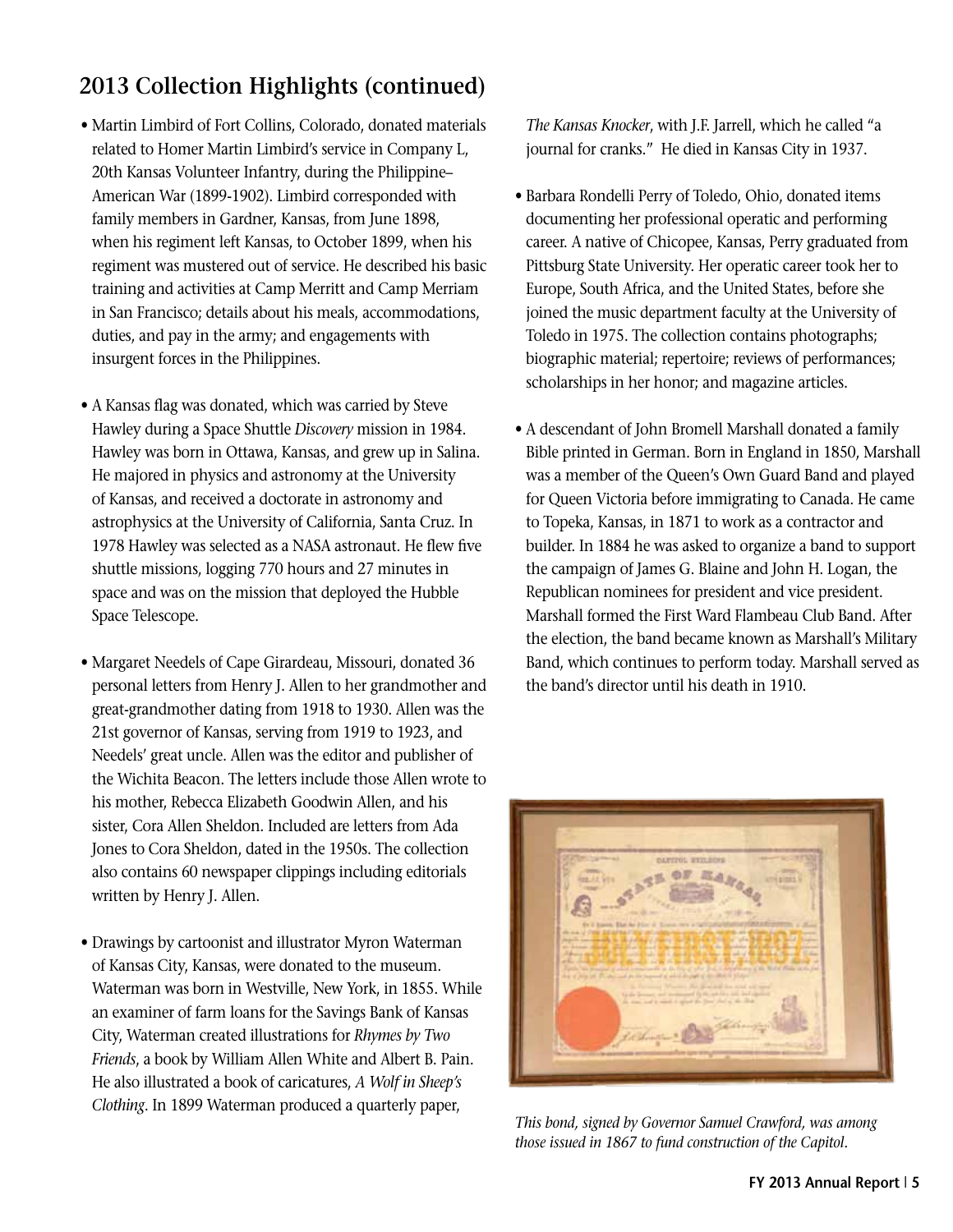# **2013 Collection Highlights (continued)**

- A soldier stationed at Fort Hays, Kansas, painted a watercolor in the late 1880s. The painting provides a rare look at the fort in its final days, as seen through the eyes of one of its own. Established as Fort Fletcher in 1865, the fort protected stage and freight wagons traveling along the Smoky Hill Trail to Denver. When the Union Pacific Railway proceeded westward, the soldiers at the renamed Fort Hays were responsible for protecting the railroad and the workers. After 25 years of service the fort was abandoned in 1889. Many of the buildings were sold at auction or for scrap, leaving only two remaining when the site opened as a historic site in 1929.
- Liz Anderson of Lenexa, Kansas, donated papers pertaining to her father, Governor John Anderson, Jr. Included are speeches; a proclamation; diploma; certificate from the U.S. Supreme Court; and certificate from the Kansas Supreme Court. A film titled *Governor's Mansion* provides a visual history of the governor's residences. Governor Anderson and his family are shown riding horses at Cedar Crest; Arlene Anderson, his wife, is giving guided tours of the residence. The film also shows the former governor's residence, located at 801 Buchanan Street. Scrapbooks, individual photographs, and photograph albums from Governor Anderson's time in office are included in the donation.
- The W. R. Azim Living Trust donated between 7,000 and 11,000 negatives taken by Wakeen Richard Azim, a Wichita photographer and businessman. Included are photographs of Wichita corporations, the Wichita Symphony, sports figures, elected officials, prominent Kansans (including Olive Ann Beech), interiors and exteriors of businesses, and aerial photographs. Commercial photographs of local products like food, Vornado fans, industrial equipment, and portraits of Wichitans are among the items. The collection is arranged chronologically by negative number.
- Ned Kehde of Lawrence, Kansas, donated his Midwest Angler's archives of *In-Fisherman* publications. These include articles; tackle catalogs; clippings of Kansas and Missouri waterways, fish, and anglers; research notes,

articles files, clippings, recordings on fish; and logs and stories about crappie fishing. Angling periodicals that feature Kansas and Midwest anglers and waterways from 1996 to 2013 are included along with Bass Pro Shop catalogs; columns on angling written by local media; newspaper and magazine articles, radio programs, an *In-Fisherman* video; calendars; and other records from 1941 to 2013.

• The estate of Ray Sparks donated a reproduction 1757 peace medal. Sparks was interested in American Indian cultures and collected Indian artifacts. Peace medals were originally distributed as tokens of good will by the British, French, and Spanish governments. After the American Revolution the practice continued with the U.S. government. In the 1860s peace medals became collector items; the 1757 medal was reproduced in bronze and available for sale in the U.S. Sparks' medal is an 1860s bronze reproduction.



*A Capitol construction worker used these tools as a stonemason, clockwise from top right, plumb bob, tamping bar, mason's level, and float.*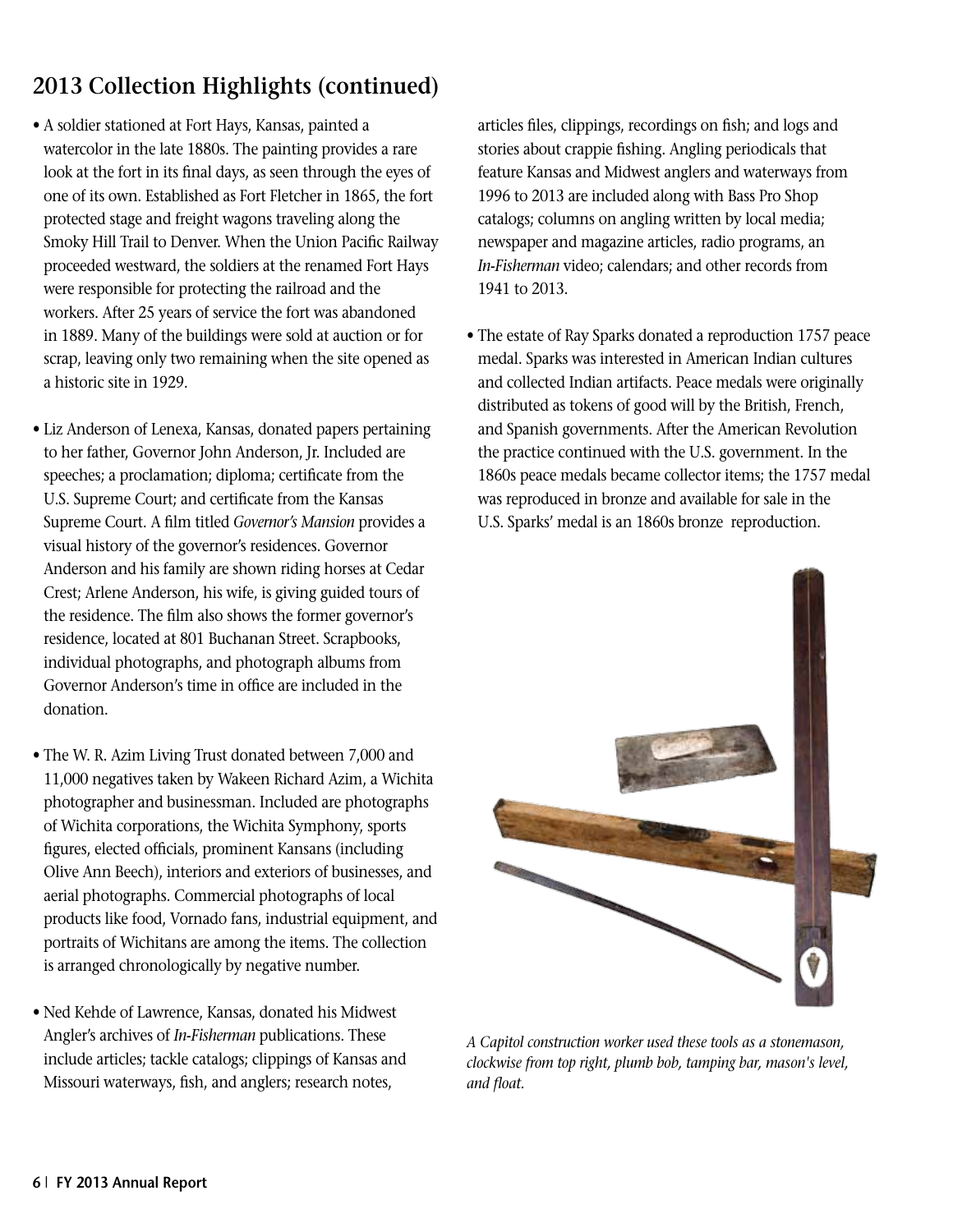## **Interpretation, Education, and Public Programs**

 $\bigwedge$  core mission of the Kansas Historical Society is interpreting items in the collections and providing programs to share those stories with Kansans. The Historical Society is the agency for providing Kansas history curriculum in the classroom and programs for

# **2013 Programming Highlights**

- Approximately 300 people attended the third annual Kansas Ancestor Fair in October 2012, at the Kansas Historical Society. The day-long event is presented in cooperation with Topeka and Shawnee County Public Library, Topeka Genealogical Society, and the Family History Center of the Church of Jesus Christ of Latter-day Saints–Sherwood Ward. Representatives from Ancestry and the Central Plains Branch of the National Archives in Kansas City presented classes on researching family history, military records, land records, and immigration records, plus 14 vendors and area genealogy groups provided information. All events and displays were free to the public.
- Constitution Hall State Historic Site's annual Bleeding Kansas series Sundays, January through February 2013, drew 475 people. The series of talks and dramatic interpretations on the conflict over the issue of slavery in Kansas Territory featured programs on James Lane, John Brown, Jr.'s, codes, territorial elections and the Lecompton Constitution, historic and Civil War sites in the region, and Bleeding Kansas at the start of the Civil War.
- The Historical Society was the location of the second Kansas Book Festival in September 2012, in Topeka. Presented by First Lady Mary Brownback, the festival featured national and regional authors and drew people from across Kansas. Approximately 300 people participated in children's activities provided by the Historical Society. Children were able to make yarn dolls, play a symbols game, make candles, and carry water with a yoke.
- The Historical Society has developed specialized training for teachers on the new Kansas Standards for History, Government, and Social Studies, which were adopted by the state board of education in April 2013. The agency has served 420 teachers through in-services and workshops across the state.

teachers. Programs for families include tours and exhibits at the Museum, Capitol, and 16 state historic sites. We serve a growing number of people online through our website and publications.

- Mine Creek Battlefield State Historic Site hosted an end of season open house in November 2012. The event, which drew approximately 100 people, featured new informational signs on the battlefield walking trail and a life-sized metal art cavalryman at the entrance. The signs and metal art were made possible with the generous support of Charles and Virginia Clark of Prairie Village. Charles is a member of the Kansas Historical Foundation Board of Directors.
- Kaw Mission State Historic Site in Council Grove participated in the community-wide Washunga Days event in June 2013. The mission hosted the Kaw Intertribal Pow Wow in partnership with Council Grove/Morris County Chamber of Commerce and Tourism and the Washunga Days Committee. Also hosted at the site were a dulcimer music performance and Native American flute player. The event drew 805 people.



*The Kansas State Capitol Tour Center provided historic tours to 33,641 people, including many school groups from around the state.*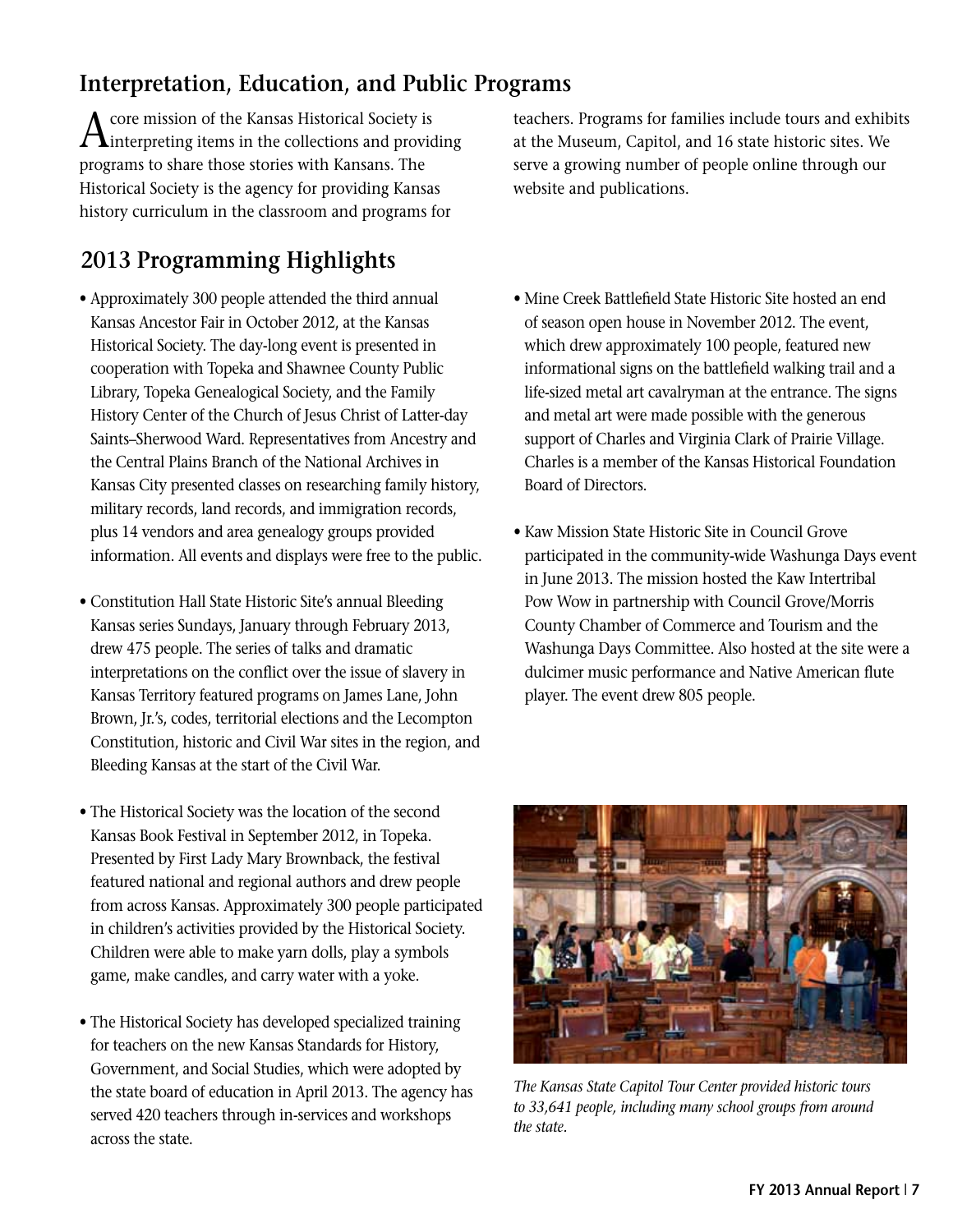# **2013 Programming Highlights (continued)**

- The Kansas Museum of History presented the special exhibit, *Hail to the Chief*, in connection with the 2012 presidential election, from September 2012 through February 2013. The exhibit featured campaign materials and banners, as well as souvenirs from the candidates' visits to Kansas. The Museum's special exhibit, *Furnishing Kansas* from March 2013 through January 2014, includes products from a Leavenworth furniture factory established in 1856, the desk and chair used by Kansas native Ed Asner on *The Mary Tyler Moore Show*, and unique furniture from Kansas crafts people.
- The Historical Society introduced three new traveling resource trunks in January 2013. *Trading on the Santa Fe Trail* is for fourth grade, *Cowboys and Cattle Trails* is for seventh grade, and *The Life of a Civil War Soldier* is for seventh and eighth grade. Two trunks were revised to match the needs of teaching in the 21st century. *Kansas Symbols* offers new lessons for kindergarten through fourth grade. The trunk now features state marches played by Marshall's Civic Band. *Uses of the Buffalo*, designed for second grade, offers unique hands-on pieces that make it attractive to many grades.
- Approximately 300 people attended Governor's Day at First Territorial Capitol State Historic Site in Fort Riley in June 2013. The annual event commemorates the arrival of Andrew Reeder, the first territorial governor of Kansas. Activities included period music performances and reenactments depicting significant historical events at the site. The event was held in conjunction with the 2013 Symphony in the Flint Hills concert at Fort Riley's historic Main Post.
- The Kansas Historical Society, Kansas Anthropological Association, Fort Hays State University, and Ellis County Historical Society joined in partnership for the 2013 Kansas Archeology Training Program field school in June 2013. Volunteers excavated two dugouts presumed to be the trading post and buffalo hunting camp of Billy Dixon, known for his role in ending the second battle at Adobe Walls. Additional activities included the artifact processing laboratory, classes on mapping, cultural reconstruction, and Kansas prehistory; and evening programs.
- Pawnee Indian Museum State Historic Site hosted a rendezvous with the Republican Valley Muzzleloaders in June 2013. The event, which drew 147, featured historical reenactors sharing information about the lives of trappers and traders who journeyed to uncharted territories to trap furs and to trade with the native tribes in the plains and mountains of the West.
- Hollenberg Pony Express Station State Historic Site in Hanover presented its annual Pony Express Festival, in August 2012. The festival, which drew approximately 400 people, reenactment of the mochila exchange between riders. Demonstrations of period skills and crafts were among the activities, along with foods sold by the Friends of Hollenberg Station, which sponsors the event.
- The state of Kansas added three Kansans of distinction to the Kansas Walk of Honor that surrounds the Kansas State Capitol in October 2012. Governor Sam Brownback and the Kansas Historical Society hosted the event, which drew 250 people, to recognize Charles Curtis, Amelia Earhart, and Jack Kilby. The walk features Kansans who have contributed on a state and national level and have significant connections to the Sunflower State.



*Governor Sam Brownback and participants from around the state inducted three individuals to the Kansas Walk of Honor in October 2012.*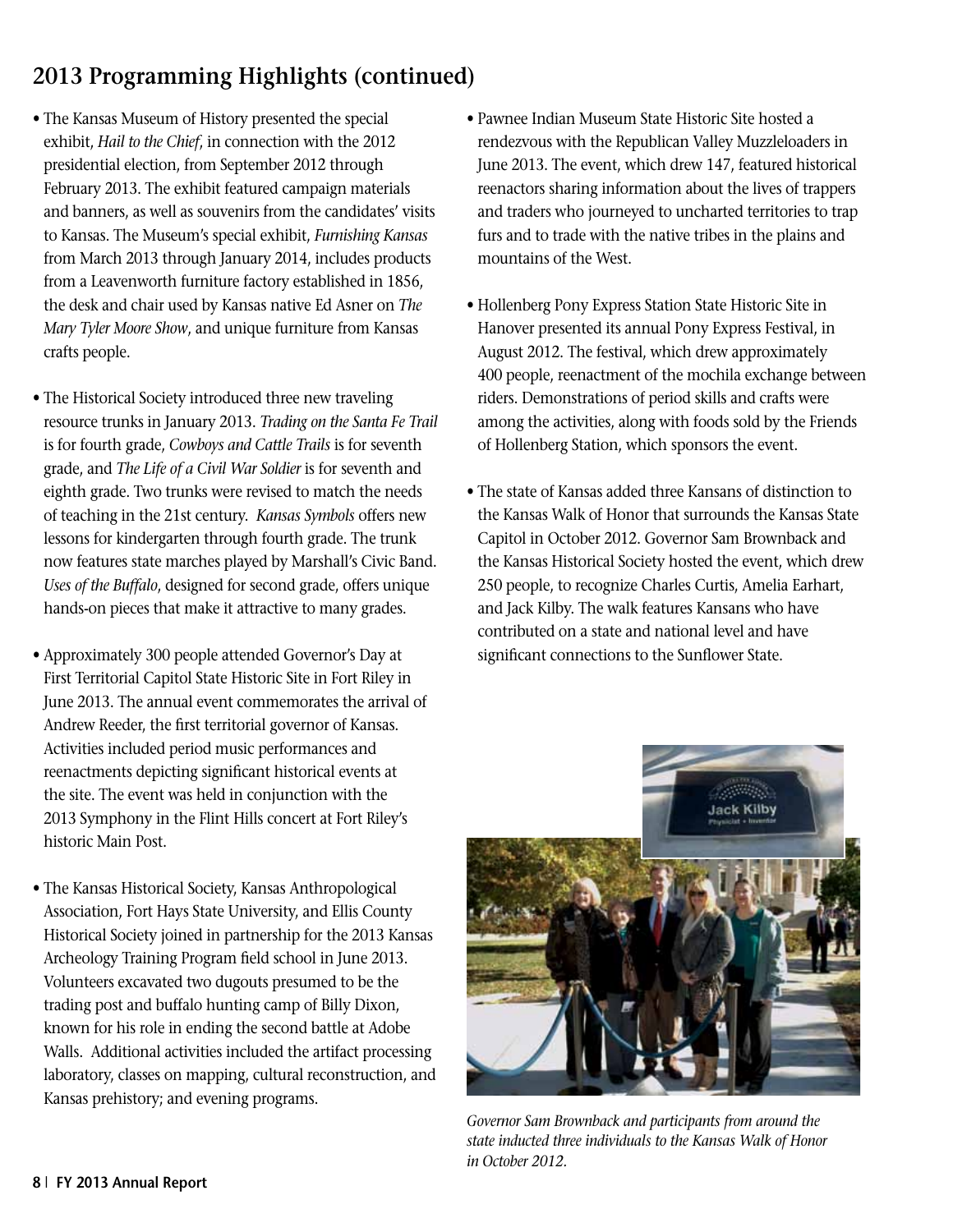# **2013 Programming Highlights (continued)**

- The Kansas Historical Society partnered with Newsbank, Inc., to digitize the content of 68 African American newspapers published in Kansas. Titles for these newspapers include the *Kansas City Advocate*, *Kansas State Globe*, *Kansas Plaindealer*, and *Wichita Searchlight*. During Black History Month in February 2013, the public was given free access to the newspapers online at infoweb.newsbank.com.
- Nearly 1,500 students and teachers celebrated Kansas Day at the Museum in January 2013. Admission to the Museum was free, which included the special exhibit on presidents with a reenactor as Dwight D. Eisenhower, the 34th president of the U.S. from Kansas. A student group from Abilene presented a dramatic performance of Eisenhower's youth.
- More than 1,000 people attended Fort Hays State Historic Site's Christmas Past in December 2012, in Hays. For the event officers' quarters were decorated in the Victorian style and buildings were lit by candles. Live music, wagon rides, and Father Christmas were among the activities, along with holiday treats including hot apple cider and fried apples made over a campfire.
- The Kansas Museum of History presented four Abraham Lincoln-related events in recognition of Lincoln's 200th birthday, 150th anniversary of the Civil War, and the Museum's special exhibit on presidents. Barry Cauchon of Toronto provided a program on the Lincoln conspirators gallows in February 2013, which drew 176, and Steven G. Miller offered a program later that month on Lincoln's

 avenger, which drew 48 people. With the Kansas State Department of Education, a live streaming event offered a similar program for middle and high school students.

- Red Rocks State Historic Site, the home of the William Allen White family in Emporia, reopened to the public in May 2013, with new interpretation and tours. The tour emphasizes that one person can make a difference in a family, a town, and a nation. William Allen White's prominence and appeal to the nation was a result of his advocacy for upholding and defending the values of small town America.
- More than 150 people toured Grinter Place State Historic Site during the annual AppleFest in September 2012, in Kansas City. The wood stove cooking was demonstrated as part of the tours of the historic house. The festival featured crafts, vendor booths, and period music. Historic reenactors and crafters demonstrated period skills.
- The annual Fall Festival at Shawnee Indian Mission State Historic Site in Fairway in October 2012 proved popular with visitors. The weekend event featured a dramatic presentation in addition to annual activities like living history reenactments, American Indian dancers, blacksmiths, spinners, and weavers. The festival also included pony rides.
- John Brown Museum State Historic Site in Osawatomie conducted special tours during the John Brown Jamboree and Music Festival in June 2013. Mary Buster, great-great-granddaughter of Florella Brown Adair, the half-sister of John Brown, served as a tour guide. Reenactors from the 65th Enrolled Missouri Militia encampment told about the daily lives of Civil War soldiers. The community-wide festival drew approximately 2,000 people.

*This small utilitarian green cart was used to deliver mail to state senators at the Capitol in the 1930s.*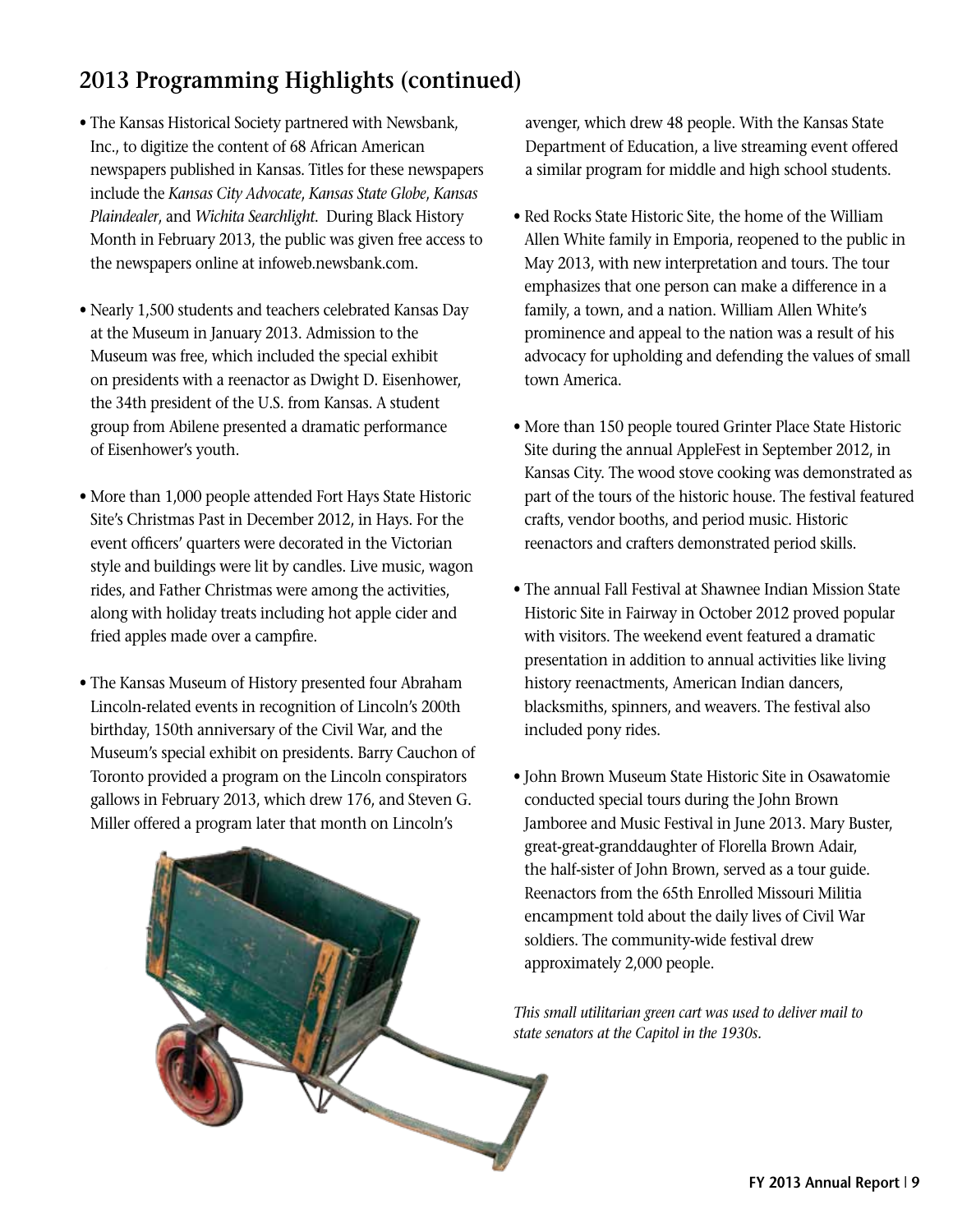### **Preservation**

To meet the agency mission of preserving Kansas history, the Historical Society works with communities around the state. We preserve the state-owned collections that

## **2013 Preservation Highlights**

- The Kansas Historical Society formed a partnership with the National Trails System of the National Park Service to document historic resources along the Santa Fe Trail. The *Historic Resources of the Santa Fe Trail* multiple property documentation form, originally approved in 1994, was revised to establish a basis of eligibility for related properties. Twelve nominations were completed and approved by the Kansas Historic Sites Board of Review. They include French Frank's Santa Fe Trail Segment, Marion County; Fort Larned Military Road on the Wet Route of the Santa Fe Trail, Pawnee County; and Point of Rocks—Middle Spring Historic District, Cimarron National Grassland, Morton County.
- A total of \$1,136,546 in Heritage Trust Fund grants was awarded to 18 projects in 16 Kansas counties and \$138,684 in Historic Preservation Fund grants was awarded to 10 projects in six communities.
- Douglas County became the newest Certified Local Government (CLG) certified by the National Park Service in January 2013. The 16 other Kansas CLGs are Abilene, Arkansas City, Dodge City, Doniphan County, Garden City, Hutchinson, Independence, Kansas City, Lawrence, Leavenworth, Manhattan, Newton/North Newton, Olathe, Salina, Topeka, and Wichita. CLGs partner with the Historical Society to actively preserve their communities.
- The Historical Society completed 64 state tax credits, representing \$19,956,447 in investment in historic properties in Kansas; and 18 federal tax credit projects, representing a \$39,348,688 investment in historic properties in Kansas.

include records, objects, and the state historic sites. In addition, the Historical Society provides incentives that help preserve cultural resources and stimulate local economies.

- Work began on a public access module for the Kansas Enterprise Electronic Preservation (KEEP) system, the final phase of the Historical Society's multiyear effort to develop a digital State Archives. When completed in fiscal year 2014, Kansas citizens will have online access to authentic government electronic records with enduring value.
- In September 2012 the National Park Service formally approved the *World War II-era Aviation-Related Facilities of Kansas* multiple property documentation form. The catalyst for the thematic listing was a Section 106 request to demolish the former Pratt Army Air Field B-29 Hangar T-304 due to deterioration and storm damage. The Federal Aviation Administration provided a grant to survey the existing properties, which comprised 28 fields and 170 historic resources. These include intact and altered structures, runways, and ruins that originally served World War II airfields.



*Workers install new copper on the Capitol dome as part of the multiyear restoration.*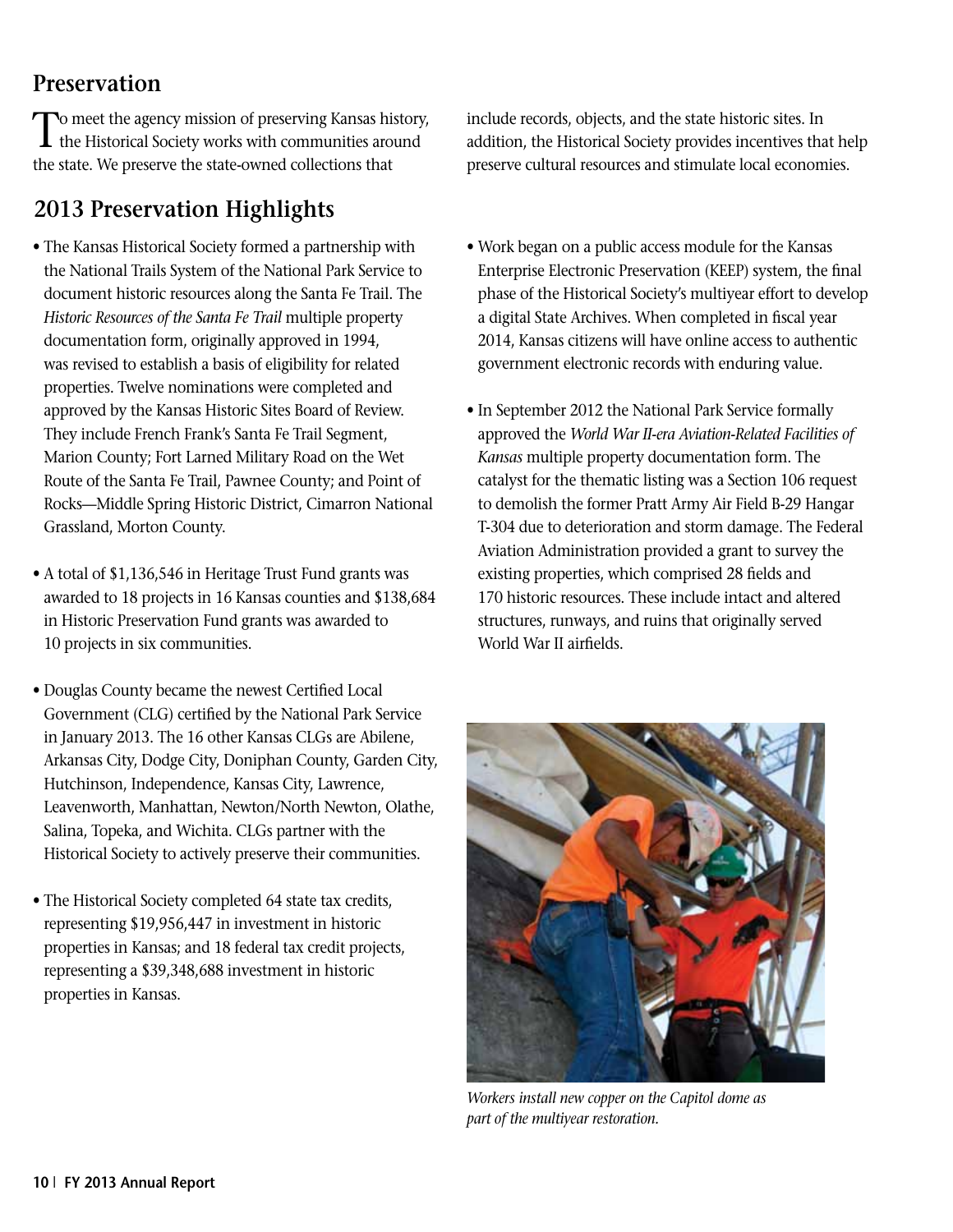# **2013 Overall Program and Service Usage**

| <b>Type</b>             | FY 2012    | FY 2013    |
|-------------------------|------------|------------|
| <b>Visitors</b>         | 94,351     | 104,839    |
| Public programs         | 27,490     | 6,837      |
| Curriculum programs     | 67,674     | 66,398     |
| <b>Services</b>         | 68,016     | 51,557     |
| <b>Publications</b>     | 131,156    | 22,541     |
| <b>Online resources</b> | 12,434,686 | 12,413,668 |
| Grants awarded          | 36         | 28         |
| <b>Total Audience</b>   | 12,823,409 | 12,665,868 |





### DID YOU KNOW?

Tours now include a visit to the ornate ceremonial office of the secretary of state, which includes the only remaining wash basin, and the office of the lieutenant governor.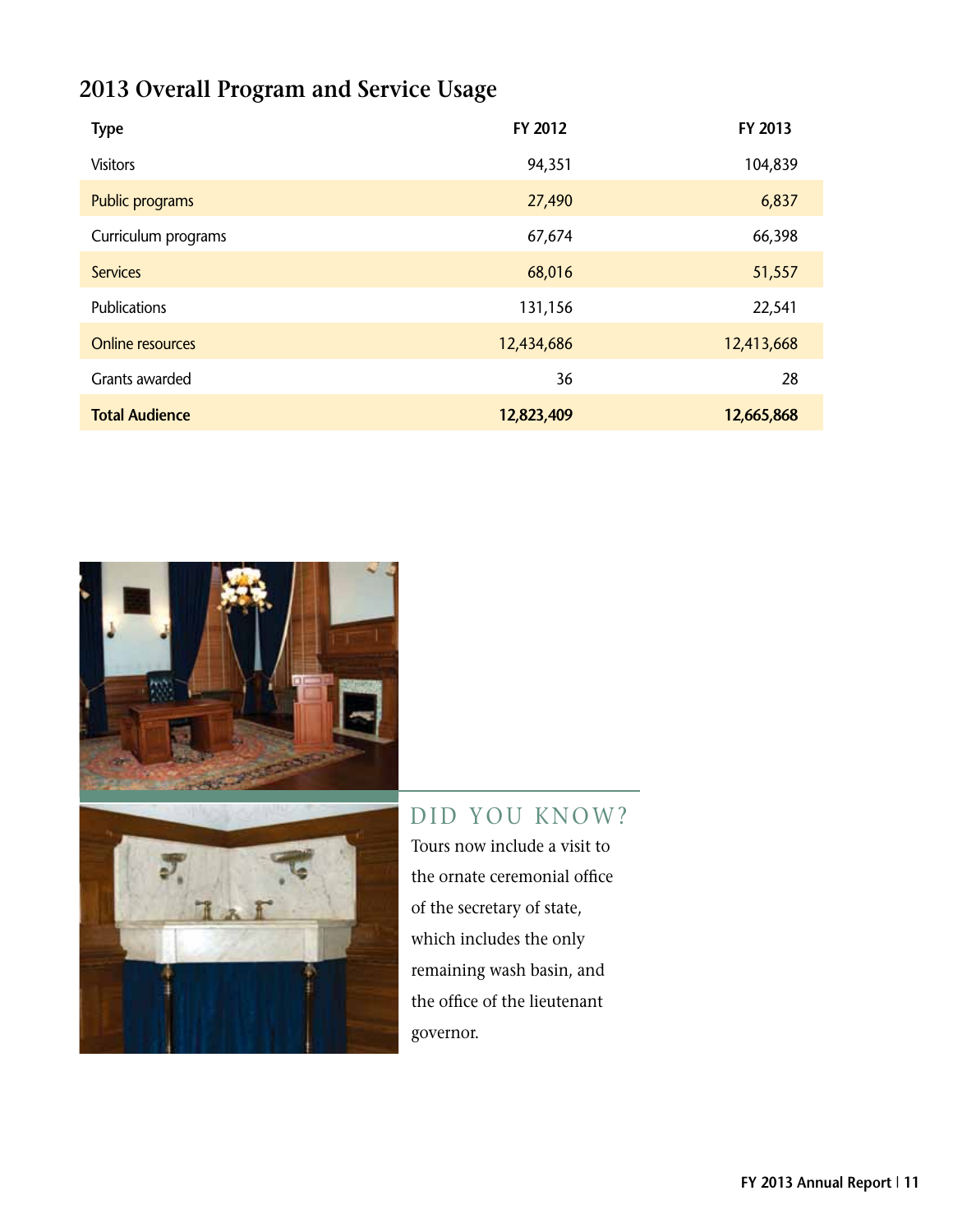# **2013 Statistical Breakdown by Program and Service Areas**

### **Visitors**

#### **Operated Year-Round**

| <b>Site</b>                                  | Location             | Paid   | Complimentary | <b>Total</b> |
|----------------------------------------------|----------------------|--------|---------------|--------------|
| <b>Constitution Hall State Historic Site</b> | Lecompton            | 3,943  | 896           | 4,839        |
| <b>Discovery Place</b>                       | Topeka               | No fee | 11,971        | 11,971       |
| <b>Fort Hays State Historic Site</b>         | <b>Hays</b>          | 2,744  | 175           | 2,919        |
| Grinter Place State Historic Site            | Kansas City          | 767    | 54            | 821          |
| <b>Kansas Museum of History</b>              | <b>Topeka</b>        | 26,050 | 2,885         | 28,935       |
| Kansas State Capitol Tour Center             | Topeka               | No Fee | 33,641        | 33,641       |
| <b>Kaw Mission State Historic Site</b>       | <b>Council Grove</b> | 1,933  | 215           | 2,149        |
| Pawnee Indian Museum State Historic Site     | Republic             | 1,597  | 241           | 1,838        |
| Shawnee Indian Mission State Historic Site   | Fairway              | 2,649  | 158           | 2,807        |
| <b>Stach Rural School</b>                    | Topeka               | 1,552  |               | 1,552        |
| <b>State Archives</b>                        | <b>Topeka</b>        | No Fee | 4,795         | 4,795        |

#### **Operated Seasonally**

Three of the state historic sites are open seasonally from April to September.

| Site                                                | Location       | Paid | Complimentary | Total |  |
|-----------------------------------------------------|----------------|------|---------------|-------|--|
| Hollenberg Pony Express Station State Historic Site | <b>Hanover</b> | 673  | 230           | 903   |  |
| Mine Creek Battlefield State Historic Site          | Pleasanton     | 509  |               | 619   |  |
| <b>Red Rocks State Historic Site</b>                | Emporia        | 635  | 637           | 1.272 |  |

#### **Operated by Community**

Four of the state historic sites are operated by community partners. Our partners open these sites to the public free of charge. Hours of operations vary.

| <b>Site</b>                                   | Location       | Paid   | Complimentary | Total   |
|-----------------------------------------------|----------------|--------|---------------|---------|
| <b>Cottonwood Ranch State Historic Site</b>   | <b>Studley</b> | No Fee | 645           | 645     |
| First Territorial Capitol State Historic Site | Fort Riley     | No Fee | 650           | 650     |
| <b>Goodnow House State Historic Site</b>      | Manhattan      | No Fee | 952           | 952     |
| John Brown Museum State Historic Site         | Osawatomie     | No Fee | 3,531         | 3,531   |
| Total                                         |                | 43,157 | 61,682        | 104,839 |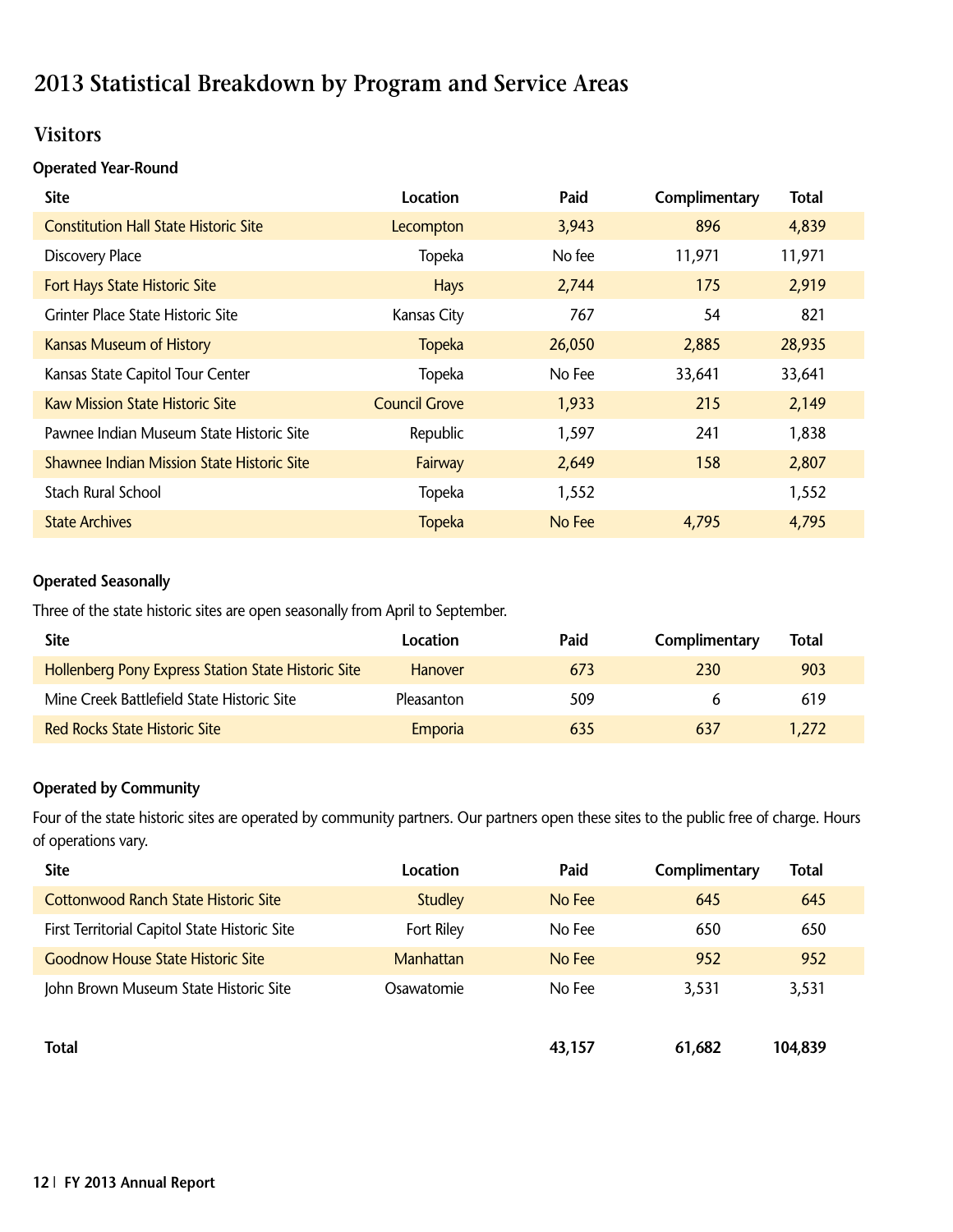### **Public Programs**

| <b>Site</b>                                         | Location           | Attendance |
|-----------------------------------------------------|--------------------|------------|
| Archeology                                          | Statewide          | 218        |
| <b>Constitution Hall State Historic Site</b>        | Lecompton          | 393        |
| Fort Hays State Historic Site                       | <b>Hays</b>        | 1,187      |
| <b>Grinter Place State Historic Site</b>            | <b>Kansas City</b> | 34         |
| <b>Historic Preservation Conference</b>             | Leavenworth        | 130        |
| Hollenberg Pony Express Station State Historic Site | <b>Hanover</b>     | 41         |
| Kansas Museum of History                            | Topeka             | 3,147      |
| <b>Kansas State Capitol</b>                         | <b>Topeka</b>      | 225        |
| Kaw Mission State Historic Site                     | Council Grove      | 167        |
| Pawnee Indian Museum State Historic Site            | Republic           | 62         |
| Red Rocks State Historic Site                       | Emporia            | 737        |
| <b>State Archives (program)</b>                     | <b>Topeka</b>      | 496        |
| <b>Total</b>                                        |                    | 6,837      |



### DID YOU KNOW?

Historic tours include visits to magnificent spaces: Representative Hall, Senate Chamber, Old Supreme Court, and State Library of Kansas.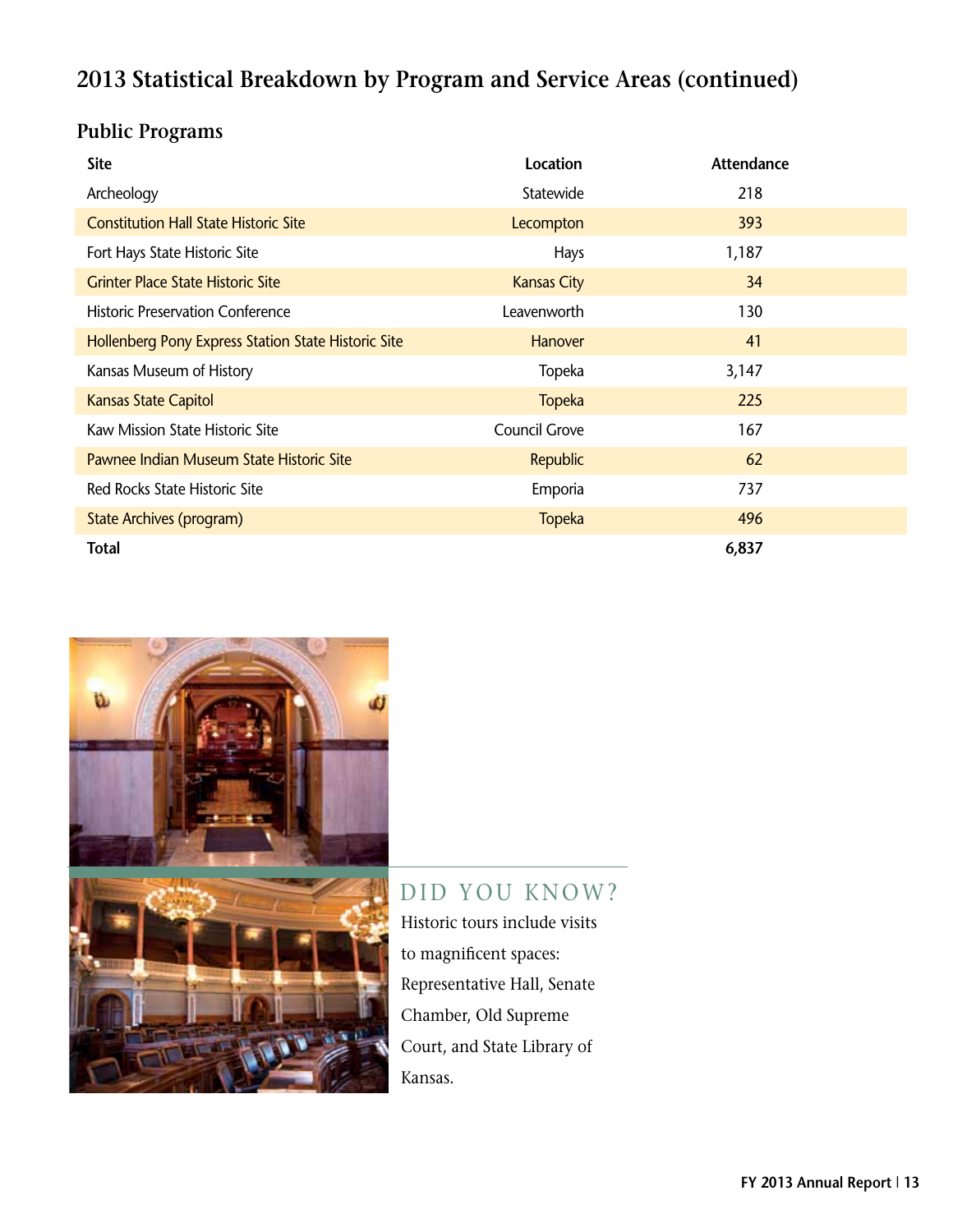### **Curriculum Programs**

| Program                          | <b>Total Served</b> |
|----------------------------------|---------------------|
| <b>Discovery Place</b>           | 11,971              |
| History and Environmental Fair   | 933                 |
| Kansas Day at the Museum         | 1,442               |
| The Kansas Journey               | 28,000              |
| <b>Project Archaeology sets</b>  | 1,400               |
| Read Kansas!                     | 3,000               |
| <b>Rural School Days</b>         | 1,552               |
| Teacher In-service training      | 487                 |
| <b>Traveling resource trunks</b> | 17,613              |
| <b>Total</b>                     | 66,398              |





### DID YOU KNOW?

From the dome cupola you can see 40 miles around the Topeka area, including Jeffrey Energy Center in Pottawatomie County.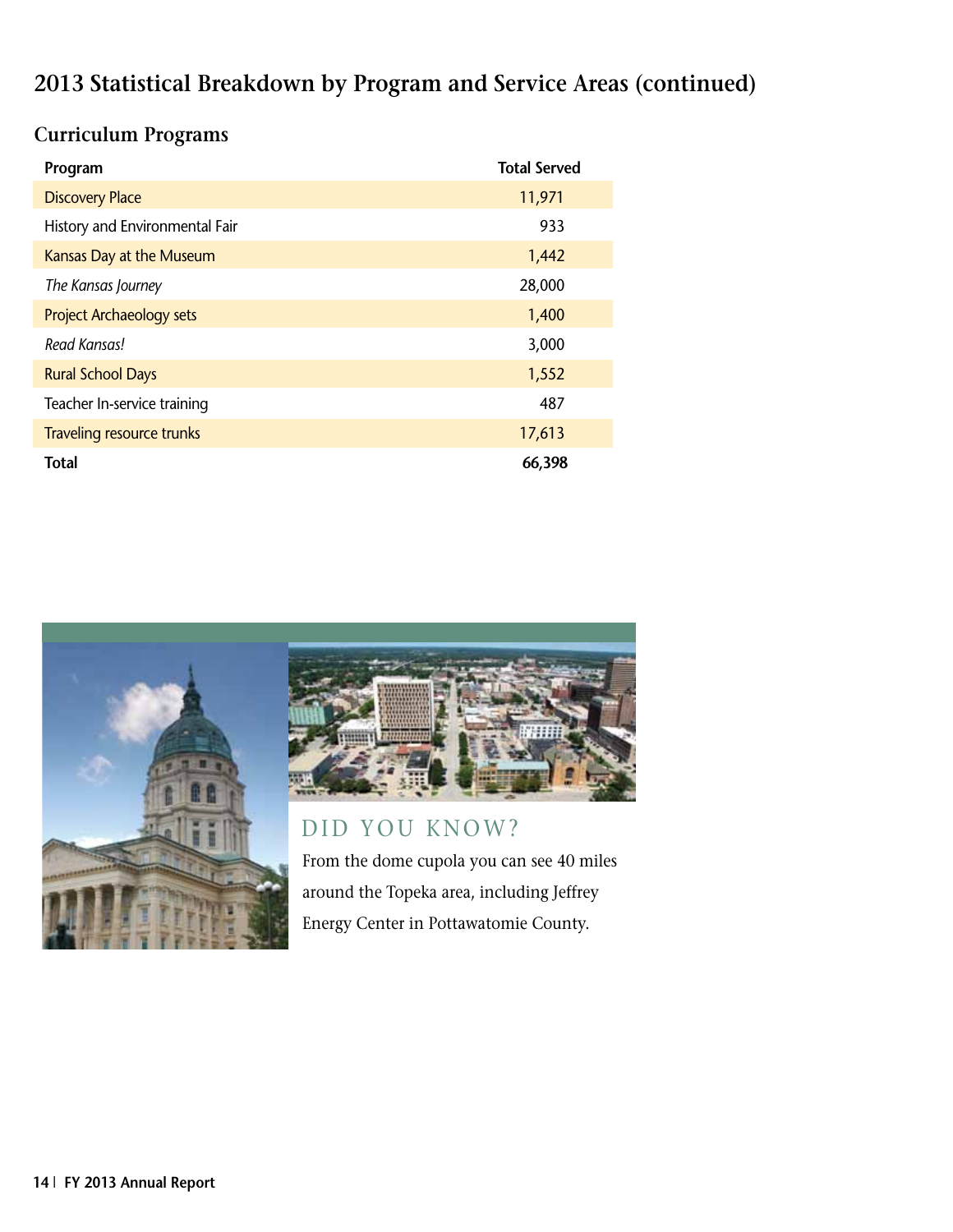### **Services**

| <b>Type of Service</b>                                                | <b>Total Served</b> |
|-----------------------------------------------------------------------|---------------------|
| Archeology outreach                                                   | 318                 |
| Contract archeology projects                                          | 255                 |
| Digital images produced                                               | 1,723               |
| Facility rental participation - Historic Sites                        | 1,575               |
| Facility rental participation - Topeka                                | 11,738              |
| Heritage Trust Fund workshops                                         | 69                  |
| Historic preservation state and federal law reviews                   | 2,406               |
| Historic preservation tax credits (federal) - completed               | 18                  |
| Historic preservation tax credits (state) - completed*                | 64                  |
| Interlibrary loan request**                                           | 1,328               |
| Land survey requests                                                  | 10,970              |
| Microfilm rolls (duplicates) produced                                 | 1,349               |
| Microfilm rolls (originals) produced                                  | 81                  |
| Media contacts                                                        | 135                 |
| <b>Media releases</b>                                                 | 128                 |
| Museum loans processed                                                | 34                  |
| Photographic use permits granted                                      | 231                 |
| Provided access to GIS-based archeological information layer          | 84                  |
| Provided and managed loans of archeological materials to researchers  | 57                  |
| Research requests answered                                            | 4,914               |
| State agency records retention schedules created, revised or expanded | 149                 |
| State records center retrievals                                       | 13,913              |
| <b>Unmarked Burial Sites Preservation Act Cases</b>                   | 18                  |
| <b>Total</b>                                                          | 51,557              |

\*Created 16 jobs and \$675,873 in gross state product.

\*\*Discontinued out-of-state interlibrary loans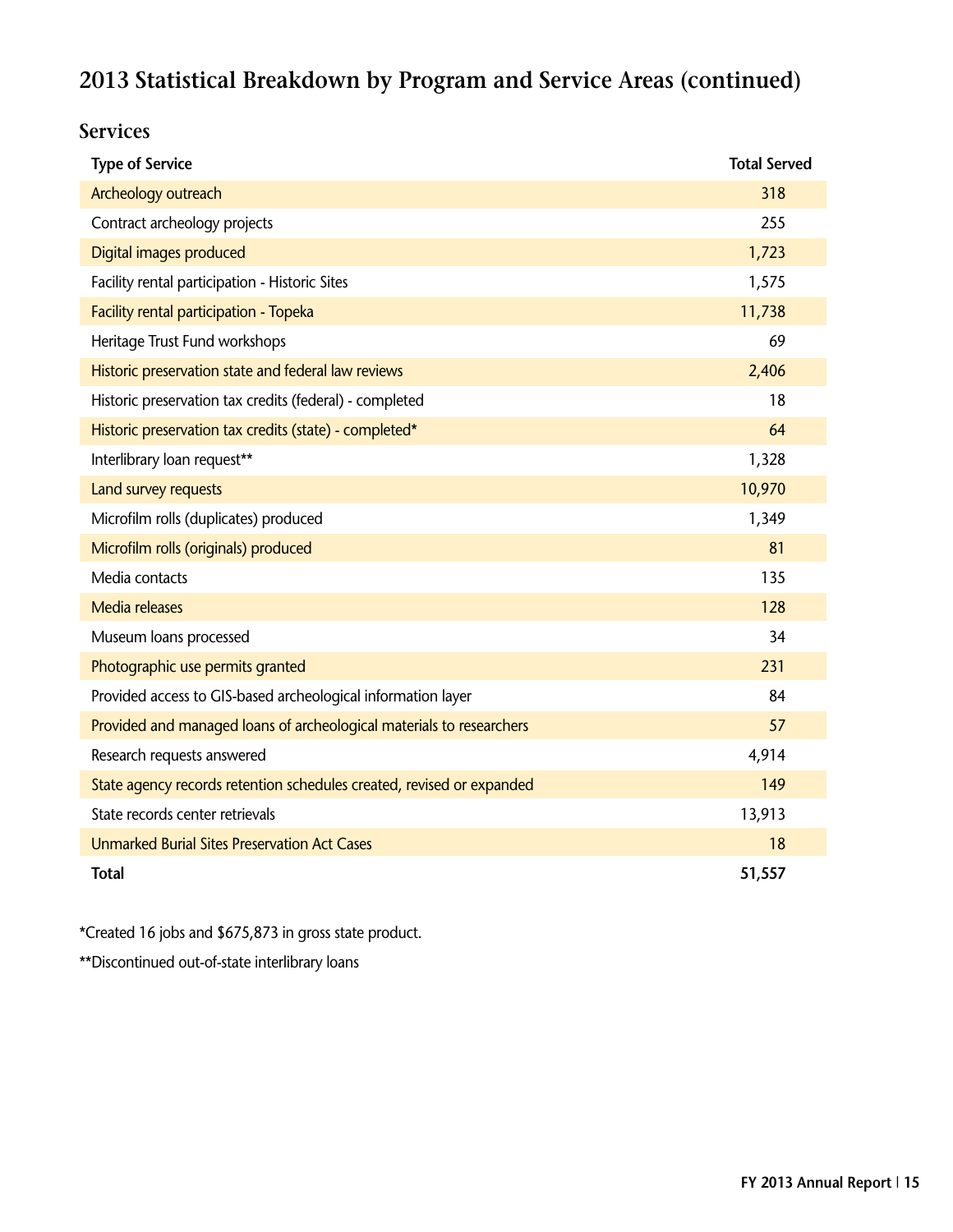### **Publications**

| Title                      | Circulation |
|----------------------------|-------------|
| <b>Kansas Preservation</b> | 5,987       |
| <b>Reflections</b>         | 4,215       |
| <b>KSHS eNews</b>          | 1,942       |
| <b>KSHS Teacher eNews</b>  | 10,397      |
| Total                      | 22,541      |

### **Online Resources**

| Program                                             | <b>Total Served</b> |
|-----------------------------------------------------|---------------------|
| Facebook page fans (18 sites)                       | 7,420               |
| Flickr views                                        | 1,183               |
| Google+                                             | 24                  |
| Kansas Historic Resources Inventory register visits | 8,542               |
| Kansas Memory, page views                           | 2,465,881           |
| kshs.org page views                                 | 3,807,249           |
| Linked In followers                                 | 99                  |
| Pinterest fans                                      | 295                 |
| <b>Tumblr fans</b>                                  | 23                  |
| Twitter accounts (4)                                | 4,125               |
| <b>YouTube views</b>                                | 45,350              |
| <b>Partnerships</b>                                 |                     |
| Ancestry (KSHS partnership) page views              | 5,595,135           |
| Kansas Newspapers/Chronicling America page views    | 299,545             |
| Territorial Kansas Online page views                | 171,060             |
| <b>Total</b>                                        | 12,413,668          |



## DID YOU KNOW?

The Capitol's footprint is 57,600 square feet; 399 feet from the north to the south wing, and 386 feet from the east to the west wing.

### **Grants Awarded**

| <b>Type of Service</b>            | <b>Dollar Amount</b> | <b>Number of Projects</b> |
|-----------------------------------|----------------------|---------------------------|
| <b>Historic Preservation Fund</b> | \$128,684            | 10                        |
| Heritage Trust Fund*              | \$1,136,546          | 18                        |
| Total                             | \$1,265,230          | 28                        |

\*Created 79 jobs and \$3,839,000 in gross state product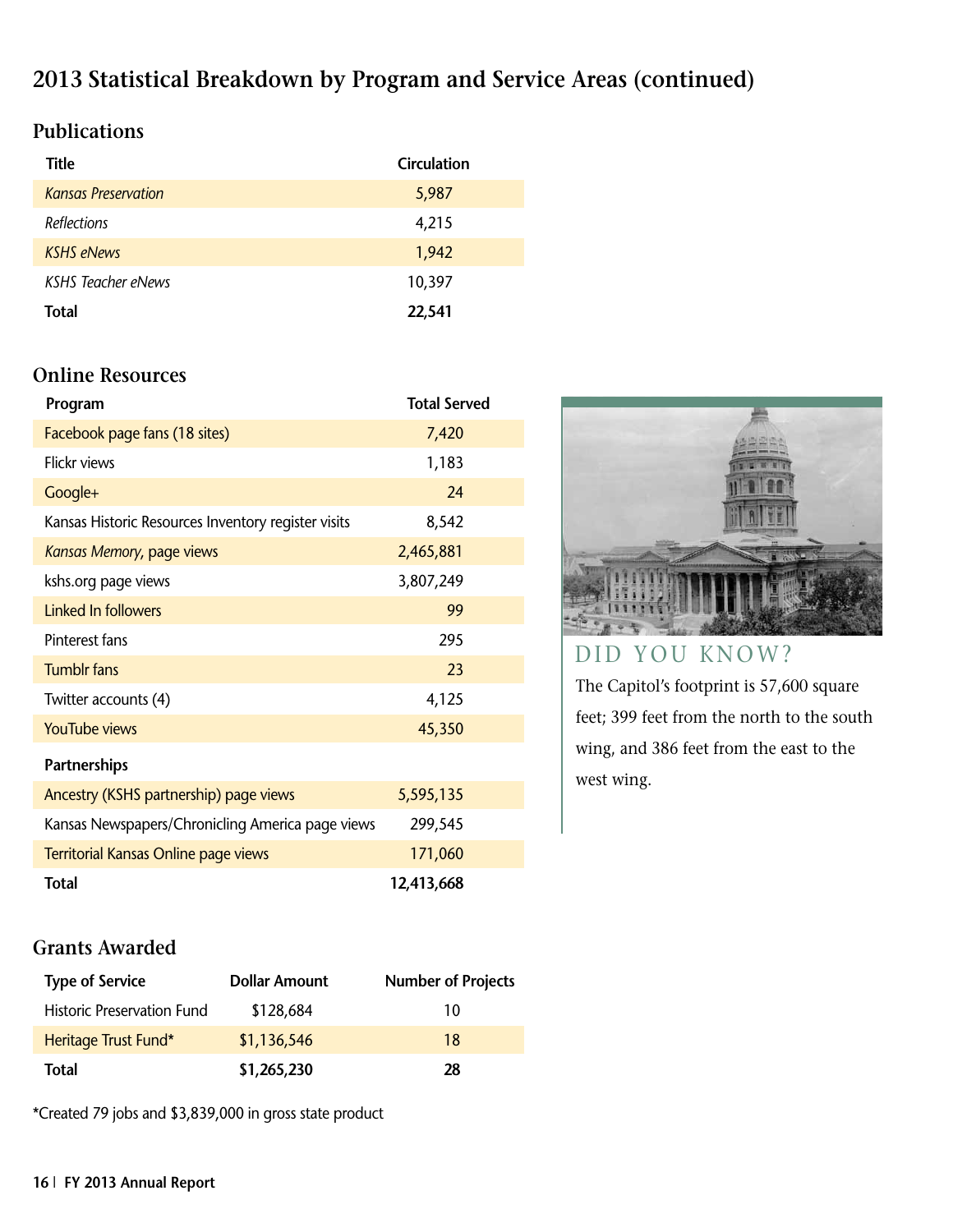### **Fiscal Year 2013 Resources**

### **State Budget Expenditures – \$9,198,424\***

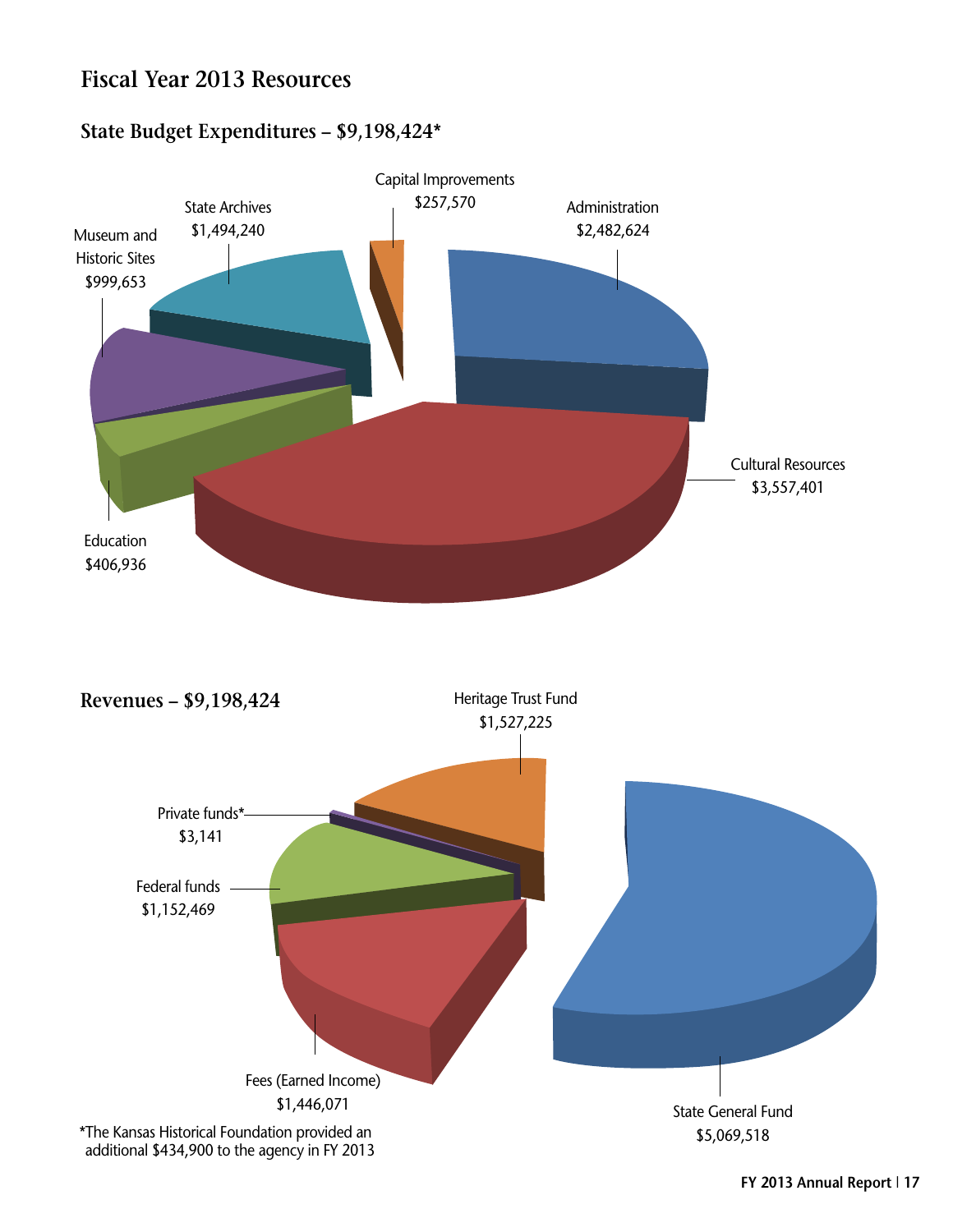### **2013 Volunteers**

### **Volunteer Contributions**

| <b>Service Area</b>                    | <b>Number of Volunteers</b> | <b>Hours Contributed</b> |
|----------------------------------------|-----------------------------|--------------------------|
| Archeology                             | 15                          | 1,200                    |
| <b>Discovery Place</b>                 | 8                           | 690                      |
| Docents - Kansas Museum of History     | 14                          | 499                      |
| <b>Educational opportunities</b>       | 26                          | 504                      |
| Information - Kansas Museum of History | 12                          | 900                      |
| Kansas State Capitol Tour Center       | 9                           | 1,630                    |
| Special projects                       | 70                          | 880                      |
| <b>State Archives</b>                  | 18                          | 1,860                    |
| <b>State Historic Sites</b>            | 236                         | 5,622                    |
| Summer youth                           | 5                           | 30                       |
| <b>Total</b>                           | 413                         | 13,815                   |



## DID YOU KNOW?

Nearly 120,000 people climbed the 296 steps to the dome from 2006 to 2010. Dome tours resume in January 2014.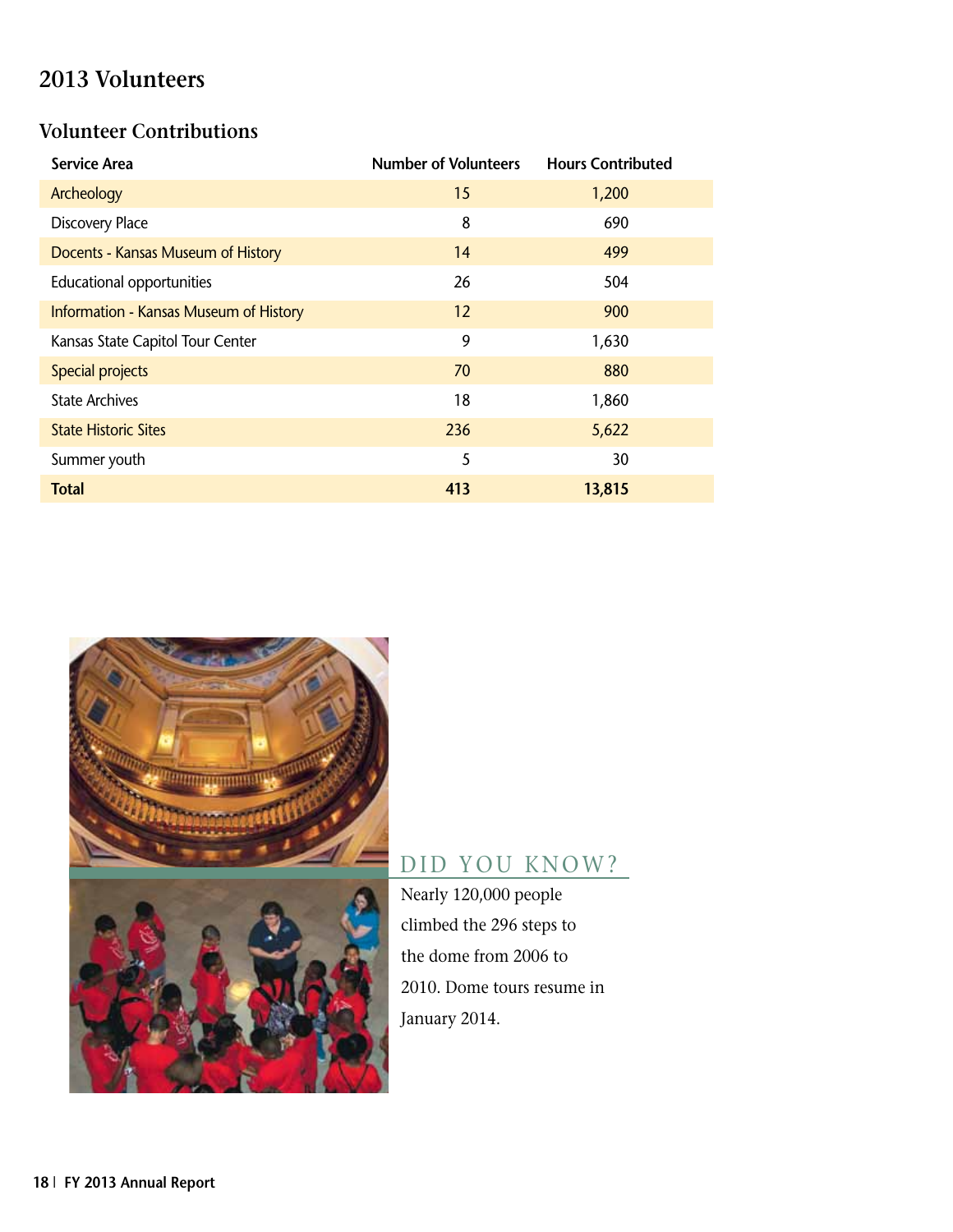

*©2013 Architectural Fotographics/Treanor Architects*